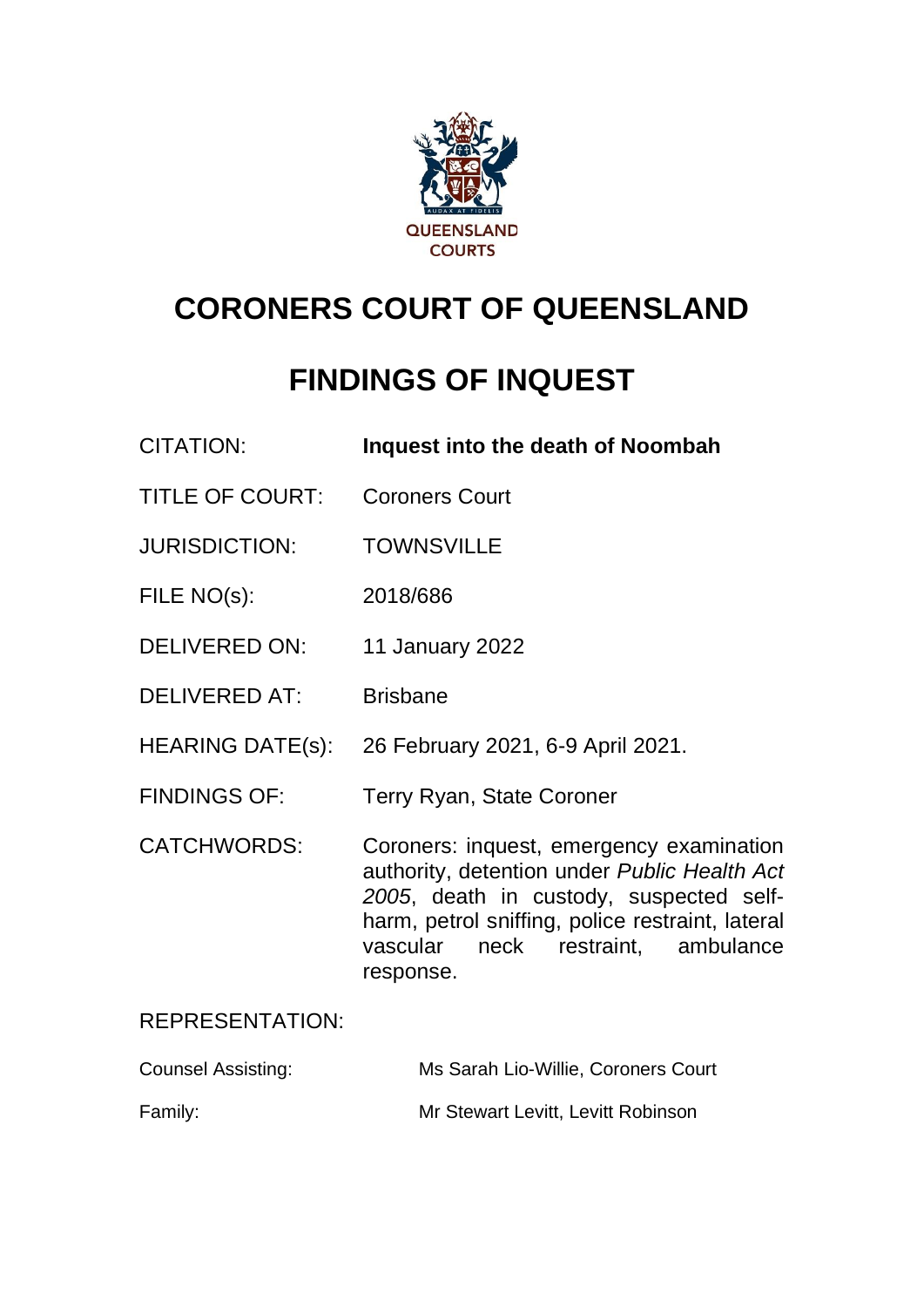Constable Schembri<br>Constable Warren: Mr Stephen Hollands, instructed by Gilshenan and Luton Queensland Ambulance Commissioner: Ms Melinda Zerner, instructed by Crown Law Commissioner of Police: Mr Mark O'Brien, QPS Legal Unit ACP Gee<br>ACP Wallman: Ms Sally Robb, instructed by Corrs Chambers Westgarth ATSILS: Ms Kate Greenwood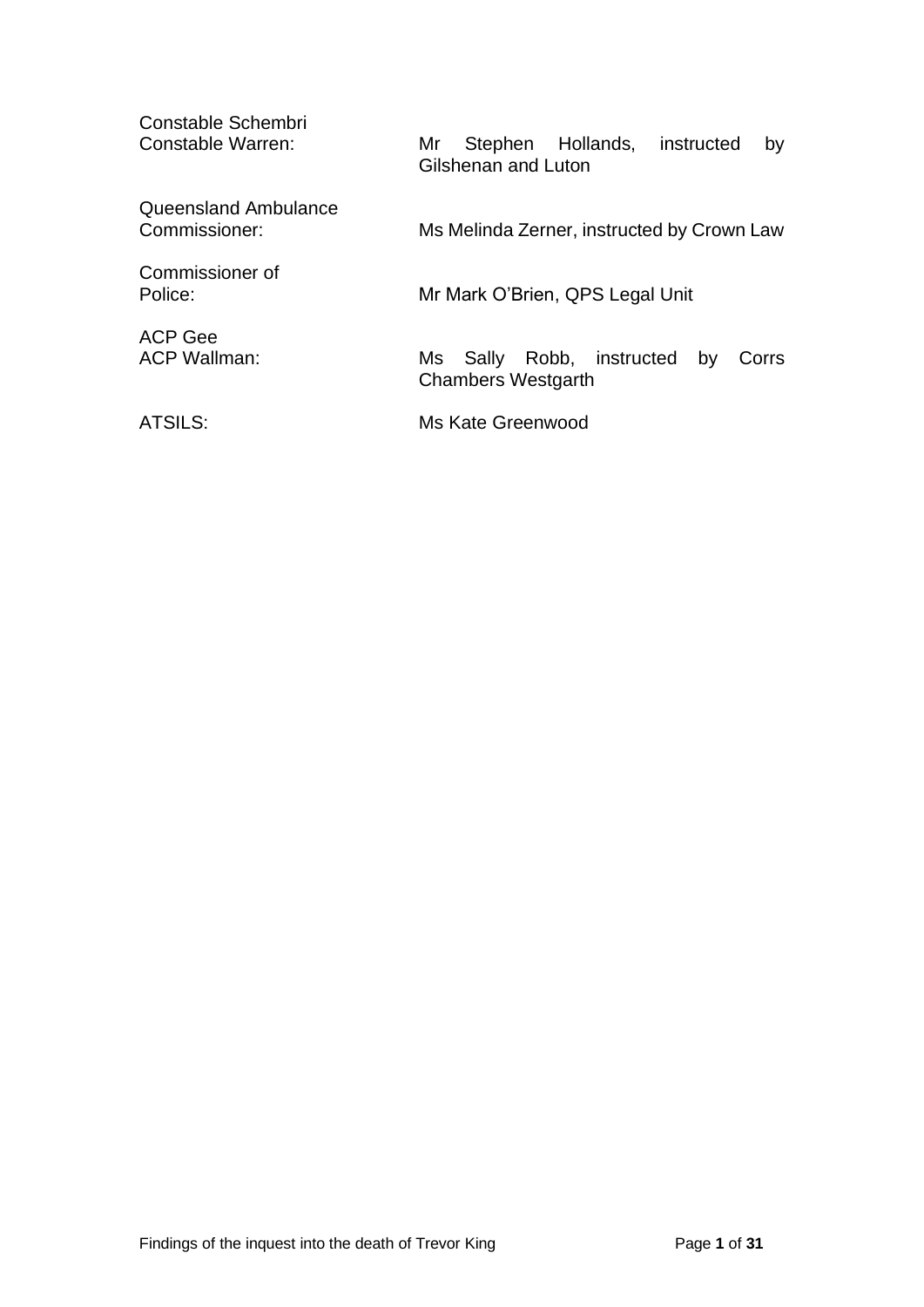# **Contents**

| $\label{eq:interoduction} \text{Introduction} \,\, \ldots \,\, \ldots \,\, \ldots \,\, \ldots \,\, \ldots \,\, \ldots \,\, \ldots \,\, \ldots \,\, \ldots \,\, \ldots \,\, \ldots \,\, \ldots \,\, \ldots \,\, \ldots \,\, \ldots \,\, \ldots \,\, \ldots \,\, \ldots \,\, \ldots \,\, \ldots \,\, \ldots \,\, \ldots \,\, \ldots \,\, \ldots \,\, \ldots \,\, \ldots \,\, \ldots \,\, \ldots \,\, \ldots \,\, \ldots \,\, \ldots \,\, \ldots \,\, \ldots \,\, \ldots \,\$ |  |
|----------------------------------------------------------------------------------------------------------------------------------------------------------------------------------------------------------------------------------------------------------------------------------------------------------------------------------------------------------------------------------------------------------------------------------------------------------------------------|--|
|                                                                                                                                                                                                                                                                                                                                                                                                                                                                            |  |
|                                                                                                                                                                                                                                                                                                                                                                                                                                                                            |  |
|                                                                                                                                                                                                                                                                                                                                                                                                                                                                            |  |
|                                                                                                                                                                                                                                                                                                                                                                                                                                                                            |  |
|                                                                                                                                                                                                                                                                                                                                                                                                                                                                            |  |
|                                                                                                                                                                                                                                                                                                                                                                                                                                                                            |  |
|                                                                                                                                                                                                                                                                                                                                                                                                                                                                            |  |
|                                                                                                                                                                                                                                                                                                                                                                                                                                                                            |  |
|                                                                                                                                                                                                                                                                                                                                                                                                                                                                            |  |
|                                                                                                                                                                                                                                                                                                                                                                                                                                                                            |  |
|                                                                                                                                                                                                                                                                                                                                                                                                                                                                            |  |
|                                                                                                                                                                                                                                                                                                                                                                                                                                                                            |  |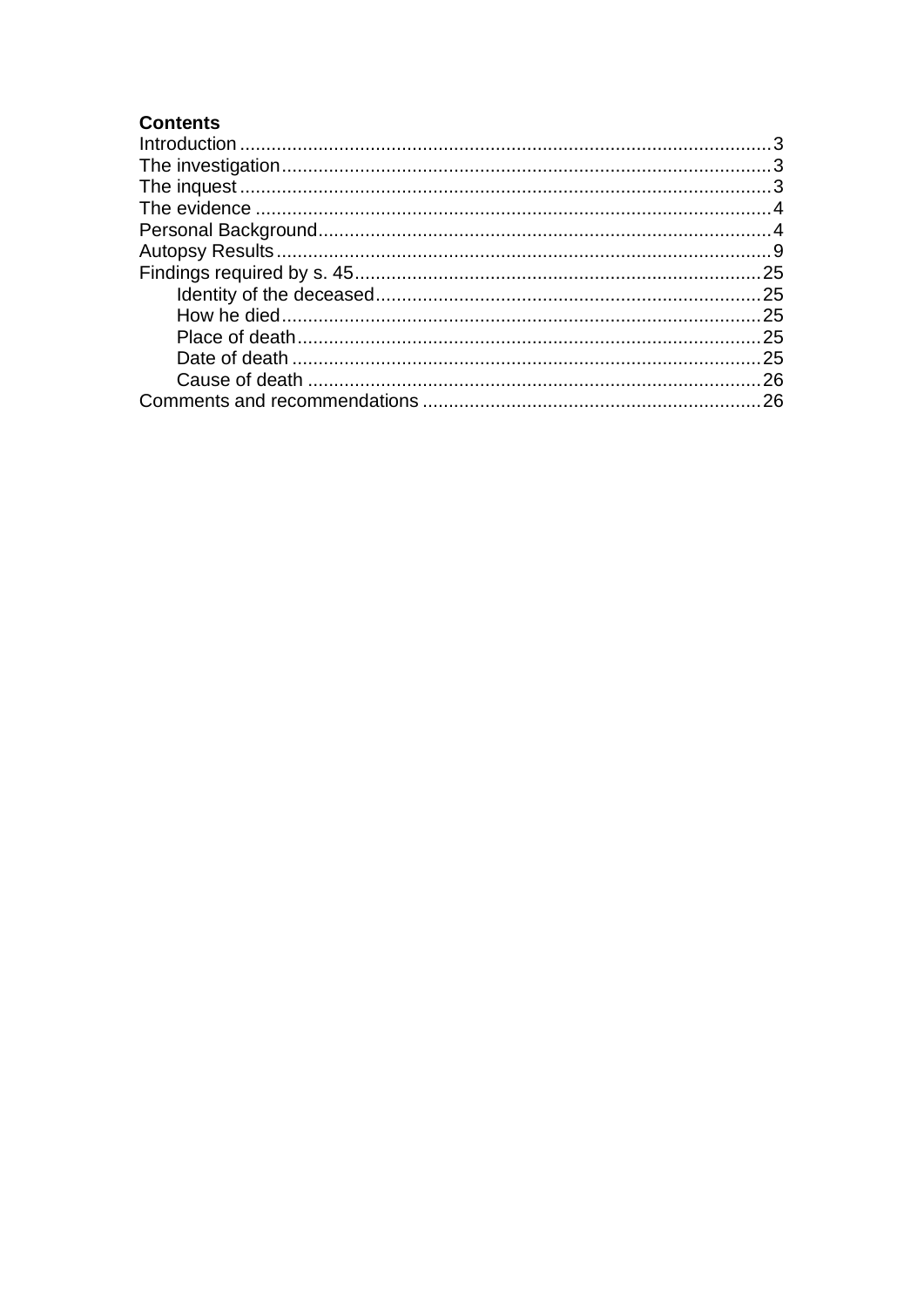# <span id="page-3-0"></span>**Introduction**

- 1. Noombah<sup>1</sup> was a 39 year old First Nations man who lived with his family at Mount Louisa in Townsville. Late on 9 February 2018, his partner called emergency services twice after she found Noombah sniffing petrol and threatening to hang himself. In the early hours of 10 February 2018, police located Noombah on the street near his home and immediately detained him under an Emergency Examination Authority (EEA). There was a violent confrontation with police. Noombah was restrained by police officers on the ground and handcuffed. He then became unresponsive.
- 2. After some delay, Noombah was transported to hospital in an ambulance. Within minutes of departure Noombah suffered a cardiac arrest and, after unsuccessful resuscitation efforts, he was declared deceased at the hospital.

# <span id="page-3-1"></span>**The investigation**

- 3. Noombah was told by police that he was being detained under an EEA under s157B of the *Public Health Act* 2005. As Noombah was detained under the authority of an Act of the State, in accordance with s10(2)(c) *Coroners Act* 2003 the death was a 'death in custody'. Although an inquest was not mandatory, the death was also a death that followed a police operation, and I was satisfied the circumstances of the death required the holding an inquest.<sup>2</sup>
- 4. Detective Sergeant Christine Knapp of the Internal Investigations Group, Ethical Standards Command conducted the investigation into the circumstances surrounding Noombah's death. A coronial report was provided in April 2019 with various annexures, including witness statements, body worn camera (BWC) recordings, QPS records and medical records.<sup>3</sup>
- 5. The investigation concluded that all the QPS officers involved complied with relevant legislation, policy and procedures, and should not be subject to any criminal or disciplinary action for their conduct. The investigation did not make any recommendations.
- 6. A post-mortem examination was conducted on Noombah's body by Dr Paull Botterill at the Townsville Hospital on 12 February 2018. Blood and urine samples were obtained and subject to further toxicological testing. An independent pathologist, Dr Johan Duflou, was also engaged by Noombah's family to review Dr Botterill's findings.

# <span id="page-3-2"></span>**The inquest**

7. A pre-inquest conference was held in Brisbane on 26 February 2021. Ms Lio-Willie was appointed counsel assisting and leave to appear was granted to Noombah's family, the Commissioner of the QPS, the police officers who first attended the scene, the Queensland Ambulance Service and the paramedics who first attended the scene. Leave was also granted to ATSILS on public interest grounds under s 36(1)(c) of the *Coroners Act 2003*.

<sup>1</sup> Trevor King's Aboriginal skin name was "Noombah". This is the name used by family and friends when a loved one has passed. He is referred to by that name in these findings.

<sup>2</sup> *Coroners Act 2003*, s27

<sup>3</sup> Ex A11 – Coronial Report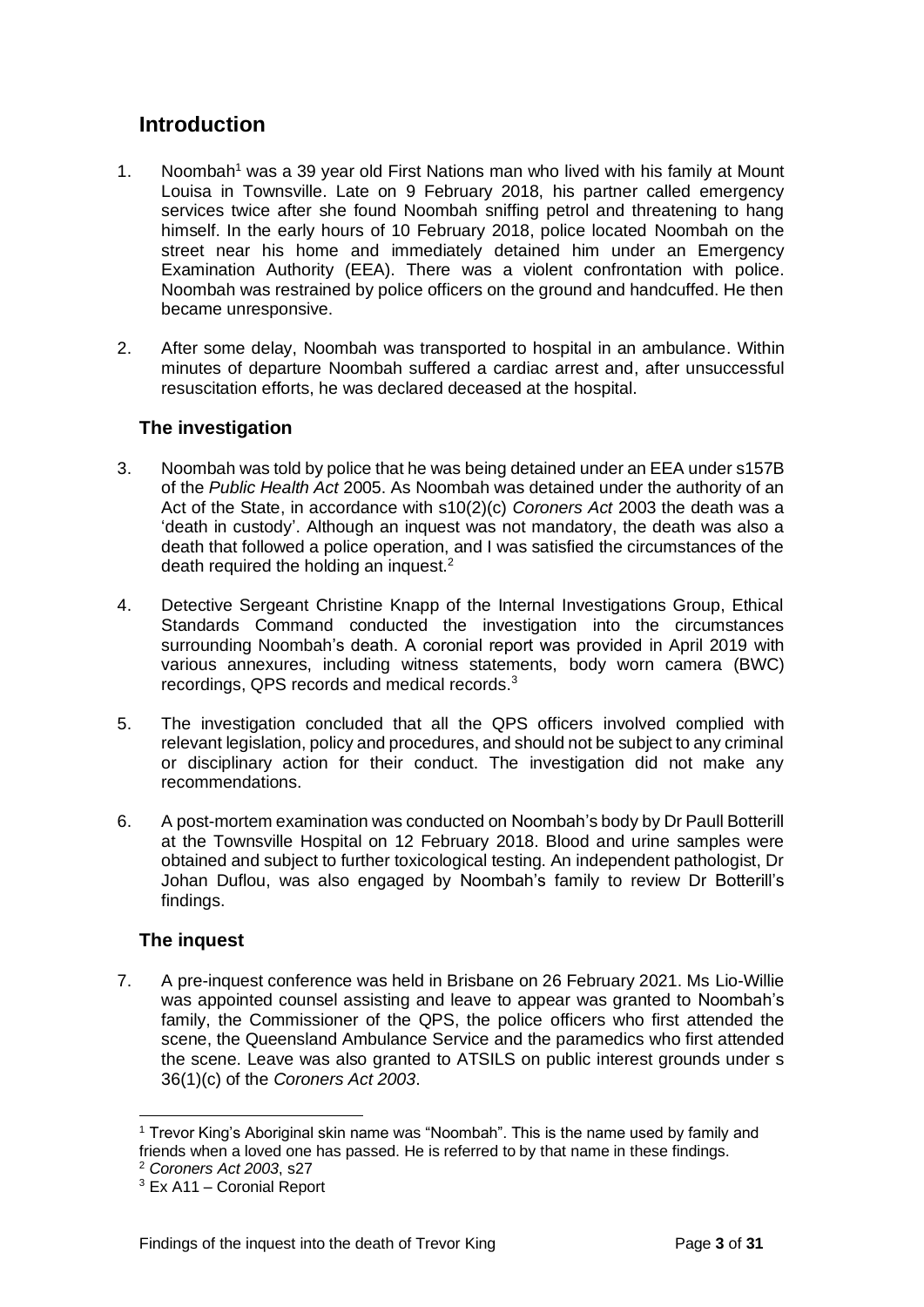- 8. The inquest was held over four days in Townsville from 6 April to 9 April 2021. Twelve witnesses gave evidence, and 158 exhibits were tendered. I am satisfied that all information relevant to and necessary for my findings was made available at the inquest. The inquest considered the following issues:
	- The findings required by s. 45 (2) of the *Coroners Act 2003*; namely the identity of the deceased, when, where and how he/she died and what caused his/her death;
	- Whether the actions of the attending police officers were appropriate in the circumstances;
	- Whether the actions of the attending QAS officers were appropriate in the circumstances; and
	- Whether there are ways to prevent a death occurring in similar circumstances in the future.

# <span id="page-4-0"></span>**The evidence**

9. A large amount of information was contained in the exhibits and oral evidence. These findings record only the evidence I believe is necessary to understand the findings I have made.

## <span id="page-4-1"></span>*Personal Background*

10. Noombah lived in Townville with his partner, Regina Matheson, and their four children, who were aged between 8 and 14 years. They had been together since they met in Mt Isa in November 2002. They lived there until 2016, when they moved to their home at Pankina Street. Noombah also had two children from a previous relationship, Gregory (born 1999) and Megan (born 2001). He was also stepfather to Shianne (born 2000), Ms Matheson's daughter from a previous relationship.

## *Criminal history*

11. Noombah had a criminal history relating to domestic violence, assaults, possession of dangerous drugs, break and enter, public nuisance offences, and related breach offences between 1993 and 2015.<sup>4</sup> All matters had been finalised in the Magistrates Court.

## *Medical history*

12. Noombah suffered from heart problems. In 2013, he had an angioplasty including the insertion of a stent. The following year he was diagnosed with ischaemic heart disease. In 2016, he was diagnosed with osteoarthritis in his spine. <sup>5</sup>

 $4$  Fx C<sub>17</sub>

 $5$  Ex D1 – Townsville Aboriginal & Islander Health Service records, p3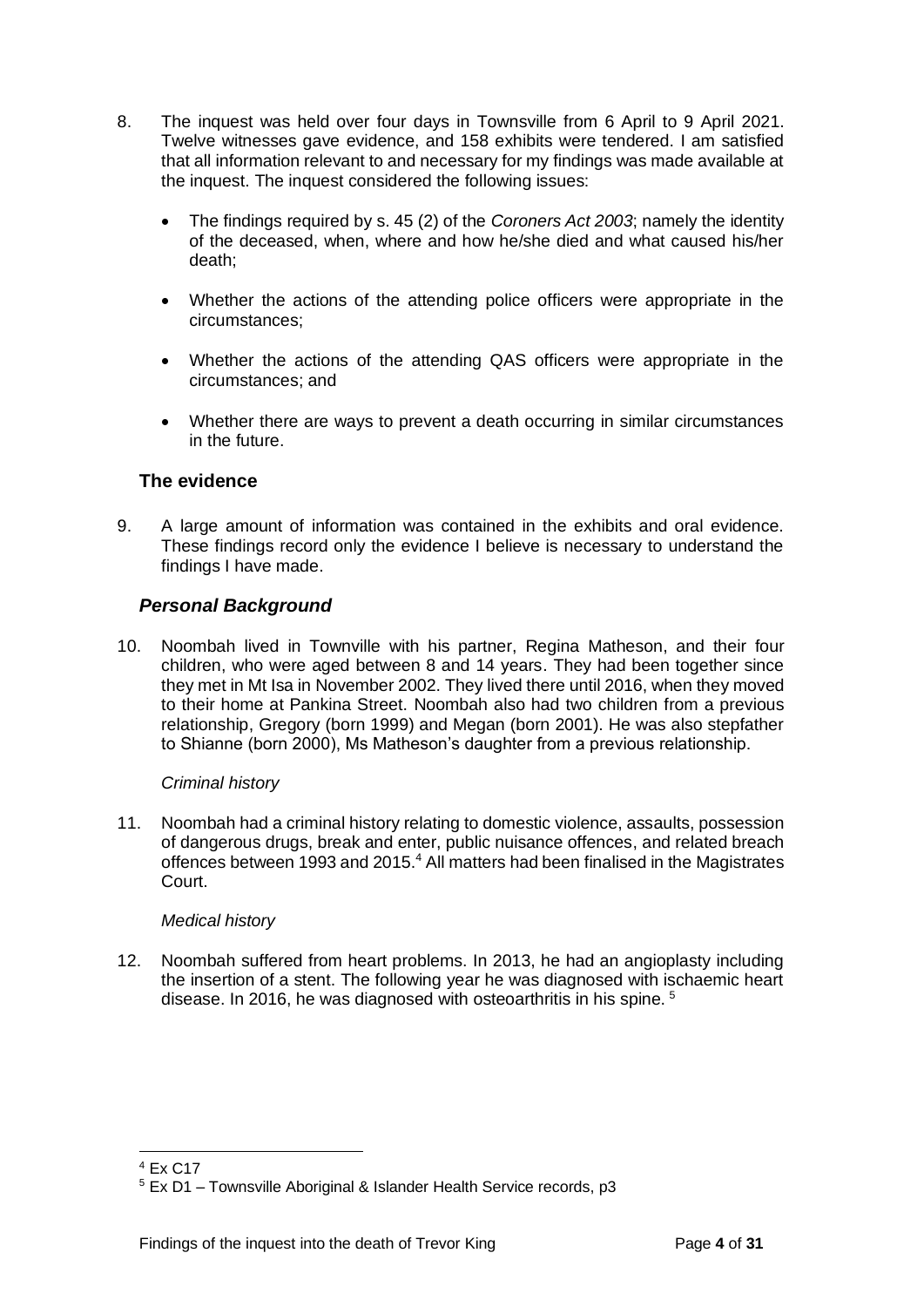- 13. Noombah also had high cholesterol and high blood pressure. He was prescribed medication but had not been taking it. On 20 April 2017, Noombah did not attend an appointment at the Cardiology Clinic, and he was consequently removed from the appointment list for that clinic. He was told his referring doctor had been advised he required a new referral.<sup>6</sup>
- 14. Noombah last attended medical services on 7 January 2018 for the treatment of chronic back pain after a spasm in the right lower side of his back on 6 January 2018. He had tried unsuccessfully to manage the pain with paracetamol and presented to the emergency department of the Townsville Hospital. He was discharged the same day with basic pain medication.

## *Events Leading up to the Death<sup>7</sup>*

- 15. On 9 February 2018, Noombah had spent the day with local elder, Uncle Alfred Smallwood. They took juvenile offenders fishing. Mr Smallwood dropped Noombah home around 11.00pm. Ms Matheson returned soon after and found Noombah in the backyard.
- 16. Ms Matheson told the inquest that she could smell petrol, so she ran to Noombah. He was glassy eyed but communicating. He was upset that his sons had not followed him on the cultural activities. Ms Matheson followed him to the shed, but he told her to go away and that he was going to hang himself. He then ran off with a plastic bag and a white cord. She said that she was very worried and thought Noombah needed to go to the hospital, and she had to call 000.
- 17. After Ms Matheson called 000 at 11.06pm she told the call taker:

*I need police and ambulance right now. My husband is 41 years of age… … my husband is in the shed sniffing fuel and now he's threatening to hang himself. Now can youse please get someone here ASAP now. .. his name is Trevor King… he's sniffing but he's threatening me to say he's going to hang himself.*

- 18. Ms Matheson called back at 11.09pm to advise that Noombah had run off, and his son and neighbour were looking for him. At 11.14pm, Constables Schembri and Warren went to Ms Matheson's address at Pankina Street under lights and sirens. She told the police officers that Noombah had threatened to hang himself and she was worried for his safety. She told police that Noombah was not a drinker and had not drunk alcohol in four years, but he was "stressed out because of the kids". She also told them that he had heart problems and was not taking his medication. As a result, the QPS asked the Queensland Ambulance Service (QAS) to attend.
- 19. Before the QPS officers had arrived, Noombah and his neighbour, Jordan Gee-Hoy, had driven off together with his son, Gregory. The officers spoke with Mr Gee-Hoy's partner, Chellcee Ferris. She was not willing to assist police and refused to provide her partner's details. She spoke to Mr Gee-Hoy over the phone and told the police that they were five minutes away. When they did not return home, the constables spoke with the District Duty Officer and it was decided to finalise the job as a code 610 (community assistance).

 $6$  Ex D1 – Townsville Aboriginal & Islander Health Service records, p2

<sup>&</sup>lt;sup>7</sup> Based on CCTV from 75 Banfield Drive and QPS body worn camera footage.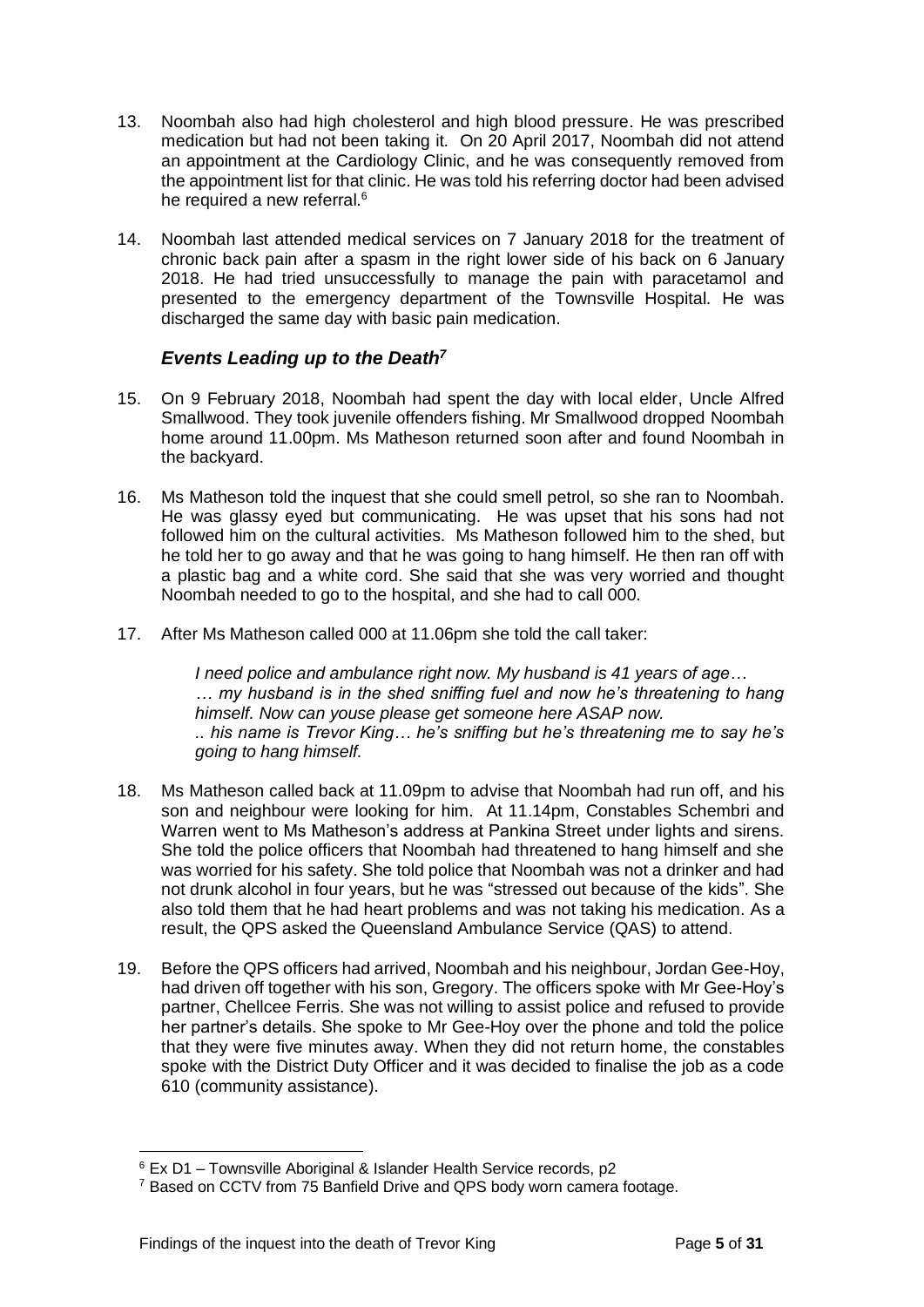- 20. At 11.48pm the QPS and QAS officers left Pankina Street. Ms Matheson said she would call police when Noombah returned home.
- 21. Ms Matheson said that Noombah returned home a short while later and he appeared calm. He had a shower and took his medication. He and Ms Matheson discussed why he was upset. He told her that he wanted their sons to be more involved with their Aboriginal culture.<sup>8</sup>
- 22. Noombah later asked Ms Matheson if she had any cigarettes. When she told him she did not, he left the house around 1.15am and walked towards the shops on Banfield Drive. Unlike his earlier presentation, Ms Matheson said Noombah was not upset or threatening harm to himself or anyone else when he left the home. Unfortunately, emergency services were not called to advise that Noombah had returned.
- 23. At 1.22am, Constables Schembri and Warren were responding to an unrelated domestic violence matter on Banfield Drive, near Pankina Street. As they were driving towards that address, they saw Noombah walking along Banfield Drive. They initially believed he may have been involved in the domestic violence incident. They drove alongside him and asked his name. Noombah told the officers his name was "Trevor" and "I live around here".
- 24. The officers can be heard on CCTV footage repeating Noombah's name.<sup>9</sup> He gestured to wave them off and continued walking towards his home without stopping. Constable Schembri then realised this was the man who they were trying to locate from the earlier job at Pankina Street.
- 25. As Noombah reached the corner of Pankina Street, Constable Warren drove the police vehicle and turned into Pankina St and drove up the street. As this occurred, Noombah crossed behind the police vehicle. He crossed Pankina Street to the opposite side from his home. As he reached the opposite corner of Pankina Street, the police vehicle reversed down Pankina, towards Banfield Drive. Noombah then turned again to walk up Pankina Street.
- 26. At 1.34am, Constable Schembri advised police communications that they had located Noombah. He informed them that Noombah needed an Emergency Examination Authority (EEA) and they were going to take up with him. Noombah was at the side of Pankina Street at that time.
- 27. Constable Schembri activated his BWC and got out of the car. Constable Schembri is heard saying "*Trevor you need to come speak to me mate*". Noombah then turned again in the direction of Banfield Drive. Ms Matheson can be heard saying "*come and talk to them please, they want to take you to the hospital*".
- 28. After a little over 60 seconds had elapsed from the initial interaction, the CCTV and Constable Schembri's BWC audio overlap. On both recordings Constable Schembri can be heard saying:

"*come and speak to me mate… Nah stay there Trevor, yeah I'm going to detain you for the purpose of an emergency examination in the hospital. Don't walk away from me mate*".

<sup>8</sup> Ex H5 – Statement of Regina Matheson

 $9$  Fx F65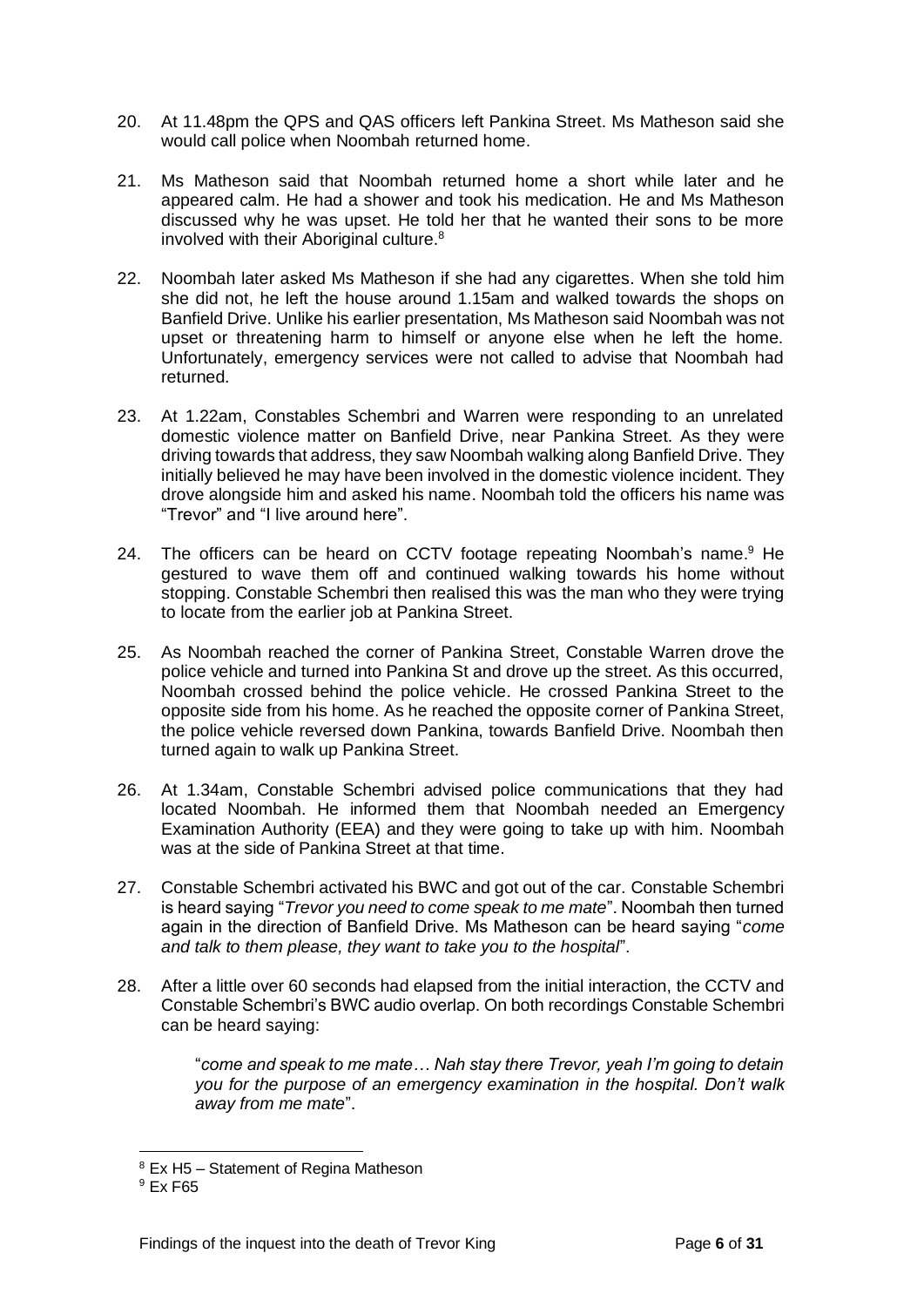- 29. Noombah continued to walk around the corner and back onto Banfield Drive. Ms Matheson can still be heard in the background saying "*stop*". Noombah continued to walk away yelling "*fuck*". Constable Schembri jogged after him. Constable Warren reversed the police car again down Pankina Street and turned into Banfield Drive in the direction of Dalrymple Road.
- 30. Noombah crossed the road and Constable Schembri grabbed him by the hand and forearm. Noombah swung his left arm at Constable Schembri and yelled "*fuck, let me go, let me go*". Ms Matheson can be heard on the CCTV footage in the background saying, "*yeah he's stressed out just leave him*…". She continued to say something about stress that was not clear on the footage.
- 31. Noombah's arm did not connect with Constable Schembri.<sup>10</sup> Noombah continued to walk across the road, in front of oncoming traffic, yelling "*let me go*". As he reached the other side of the road, Constable Schembri put his hand on Noombah's left shoulder to guide him onto the verge. Constable Schembri told the inquest that his use of force options at that stage were OC spray, taser or open hand tactics. He elected to push Noombah towards a grassy area on the footpath.
- 32. At 1.35am, Constable Warren notified police communications from the police vehicle that Noombah had taken a swing at Constable Schembri and they required police assistance. He then crossed the road to assist, as the following transpired: <sup>11</sup>

| Schembri | You need to stop Trevor                                      |
|----------|--------------------------------------------------------------|
| Noombah  | Let me go. I haven't done anything fucking wrong             |
| Schembri | You haven't done anything wrong at all that's why we need to |
|          | talk. Stop Trevor                                            |
| Noombah  | <b>Fuck</b>                                                  |
| Schembri | Stop Trevor, stop                                            |
| Noombah  | <b>Fucking hell</b>                                          |
| Warren   | Don't take a swing at a copper mate. Don't shape up.         |

- 33. Constable Schembri attempted to handcuff Noombah, but he resisted and pulled away. Constable Warren tripped and fell to the ground. Constable Schembri dropped his handcuffs and lost hold of Noombah. <sup>12</sup> The two officers struggled with him for a few seconds.
- 34. Constable Schembri told the inquest that he attempted a restraint by positioning his left arm across Noombah's chest towards his right shoulder and dropped his weight to bring him to the ground. He said that although he described the manoeuvre as a Lateral Vascular Neck Restraint (LVNR) hold when interviewed about the incident that was not his intent. It is also at this time that Constable Warren said he was bear hugging Noombah to control his arms. He lost footing and all three fell the ground.
- 35. Ms Matheson said that she saw the police officers slam Noombah onto the ground after he took a swing at the police outside 78 Banfield Drive. She said that when she reached them, they were on the ground. An officer was on top of Noombah, who was face down. The officer had a forearm on his neck.

<sup>10</sup> Ex F65 – Schembri BWC at 00:51

<sup>&</sup>lt;sup>11</sup> This occurs at about 1.39am.

<sup>12</sup> Ex F65 – Schembri BWC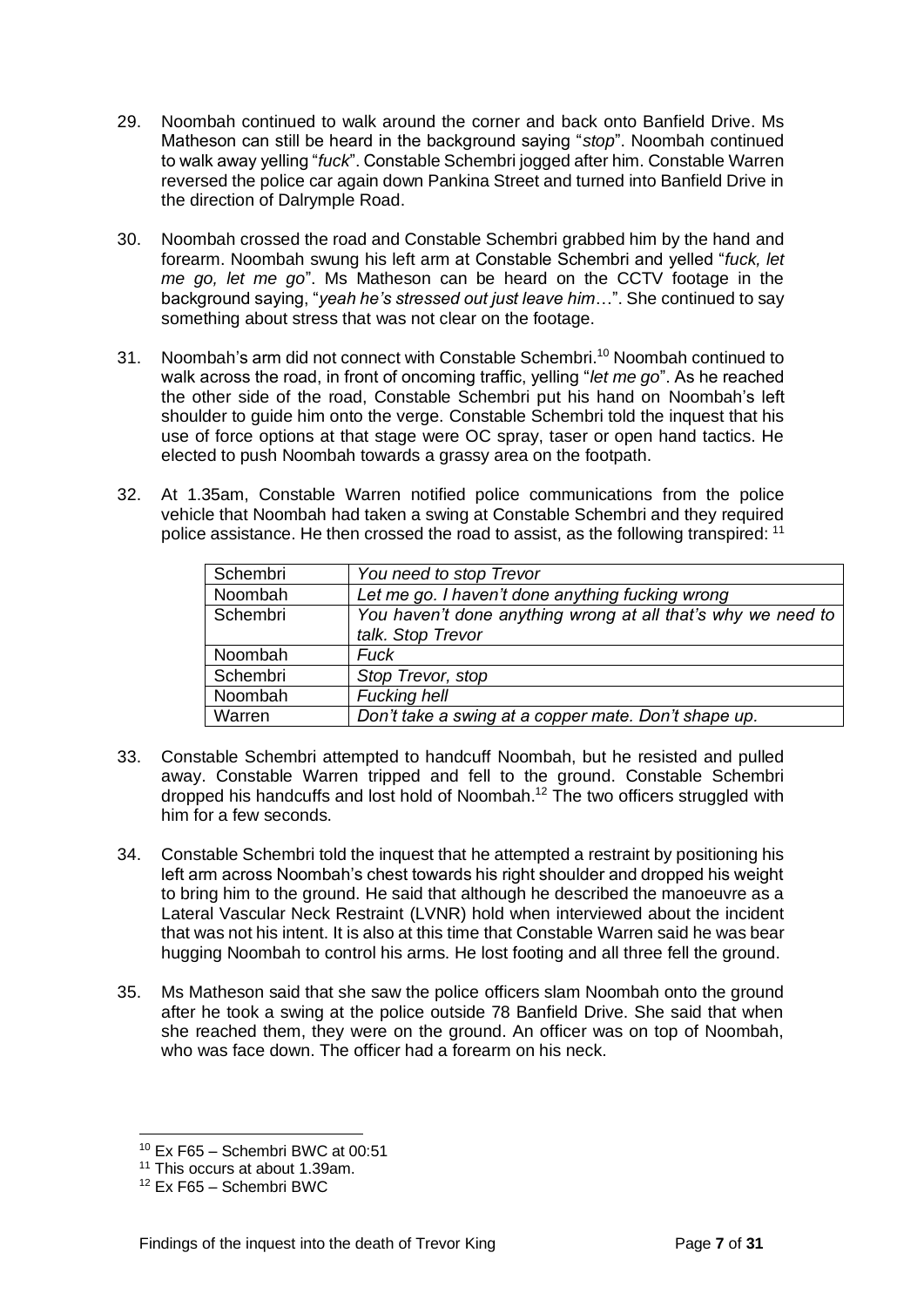- 36. After Ms Matheson ran across the road, she told Noombah to "*stay still, stop Trevor, stop, you're going to make your heart fucking go*." The officers were at the rear of Noombah. A hand can be seen on the base of Noombah's neck as Constable Schembri tried to pull Noombah's left arm out from under him to position it to the back. Ms Matheson held his head off the ground and repeatedly told him to settle down. Her children had come out on the street and yelled at police.
- 37. Shianne told the inquest she saw Constable Schembri applying pressure to the base of Noombah's neck with his forearm. She yelled at police that her father had a heart condition and was sick. She recorded part of the incident on her mobile phone. She then saw both officers leaning on Noombah while her mother was "stuck under" him and supporting his head. She recalled that after Noombah was placed on the stretcher the police and ambulance officers stood around for several minutes having a chat and laughing.
- 38. Ms Matheson alleged at the inquest that one officer had his knees on Noombah's central back and the other had knees on his ribs. She can be heard on the body worn camera telling her children, "*he's alright, they're just restraining him*."<sup>13</sup>
- 39. Ms Matheson asked Noombah to calm down telling him he was just stressed out. Noombah continued to resist and thrash about on the ground, yelling that police were arresting him "*for fucking nothing*".
- 40. Constable Schembri told Noombah he was not under arrest. Ms Matheson reiterated this, telling Noombah that police were trying to get him to the hospital because she did not want him to hurt himself. She agreed at the inquest that he was continuing to resist and was not compliant.
- 41. Noombah yelled out "*they're putting pressure on me*". Ms Matheson said to police "*his heart, sir*". At that point the handcuffs were secured. This was two minutes after Constable Schembri left the police vehicle. Constable Schembri said that he did not squat on any part of Noombah's body. He was squatting to his left and trying to pull his arm to apply the handcuff.
- 42. Ms Matheson said that Noombah was awake, alert and talking at this time. Her children continued to yell at police, and she told them to go "*back in the house… making this old man … stress out*." The QAS arrived at the scene 15 seconds after the handcuffs were applied after being flagged down by Constable Schembri.
- 43. Ms Matheson continued to cradle Noombah's head and tell him to calm down. She cried that she did not want him to hang himself because he was stressed out. Police rolled him into the recovery position, on his left side. Noombah was audibly groaning by this time. Ms Matheson said he was "gasping for air".
- 44. Constable Schembri said he held no concerns for Noombah after he was placed in the recovery position as he was quiet and compliant. In his view, the care of Noombah had transferred to the QAS. He was a junior police officer, and he was not going to tell the paramedics how to do their job. He said that when he flagged down the QAS vehicle he told the paramedics that Noombah had been sniffing petrol and had heart problems as well.

 $13$  Fx F65 – Schembri BWC at 1:56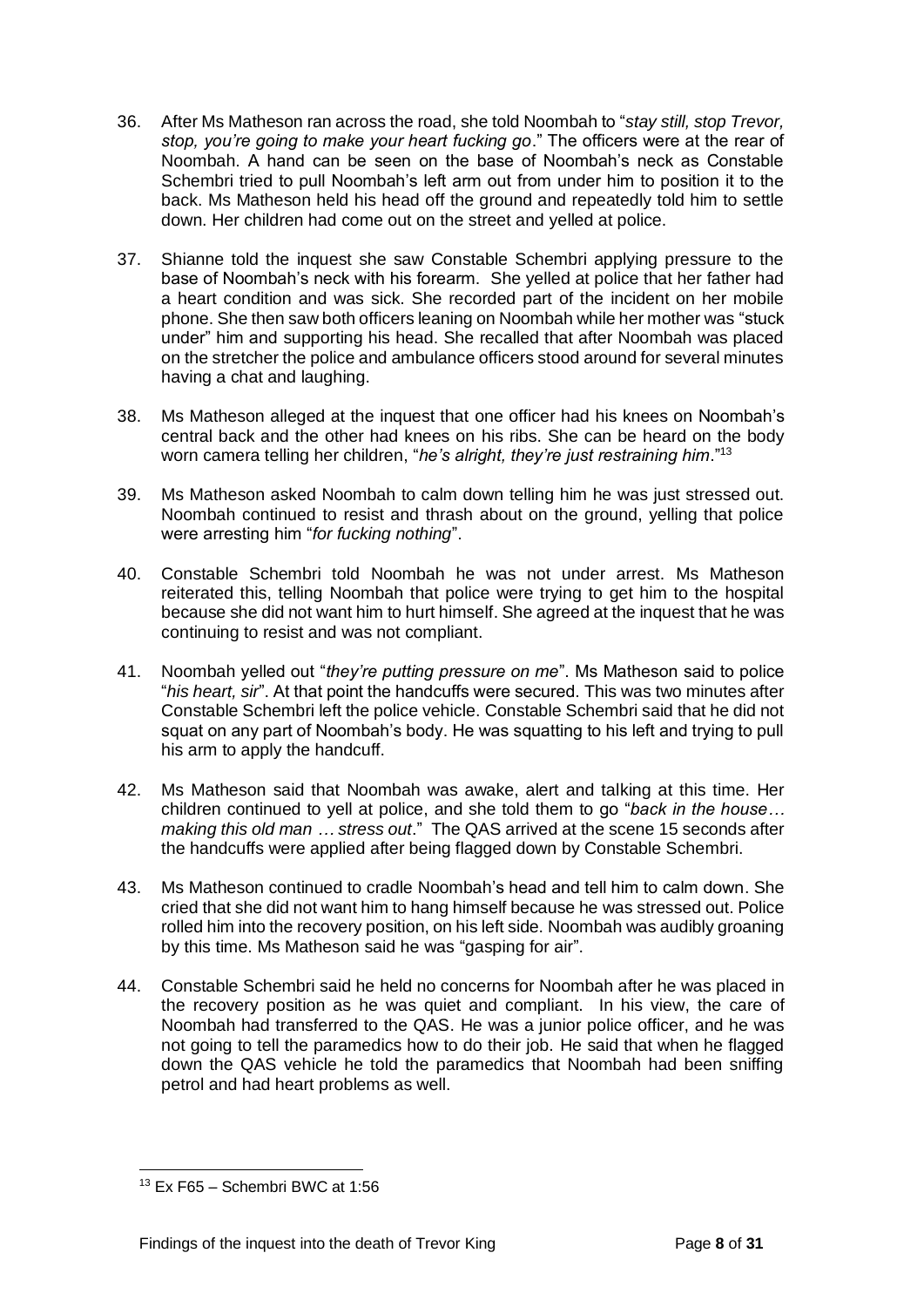- 45. Ms Matheson ran back into the house to get Noombah's medication. She returned about a minute later with Noombah's medication and a mug of water. She was advised not to give him the medication until he was assessed by paramedics.
- 46. After Noombah appeared to have lost consciousness, officers and Ms Matheson asked him to open his eyes but he did not. Ms Matheson was concerned for him. She asked, "*What's going on here, why isn't he moving*?" but paramedics assured her that he was alright, and was breathing and asleep.
- 47. One minute after Ms Matheson returned with the medication, the paramedics asked the QPS to move the handcuffs to the front. As they did this, Noombah appeared unconscious, and saliva was running from his mouth.<sup>14</sup>
- 48. Almost seven minutes after the QAS arrived police lifted Noombah onto the ambulance stretcher. No medical assessment was done by the paramedics and he was loaded into the ambulance. Constable Warren asked what ALOC meant, and Advanced Care Paramedic (ACP) Wallman replied an "*altered level of consciousness".* ACP Gee said, "*yeah he's steady …he's a bit unconscious*".
- 49. At 1.46am Noombah was placed into the ambulance, and Constable Schembri rode in the back to escort him to the hospital, while Constable Warren followed in the police vehicle. This was 8 minutes and 10 seconds after the QAS officers arrived.
- 50. At 1.49am, ACP Gee identified that Noombah had suffered a cardiac arrest. He instructed Constable Schembri to commence CPR, 13 minutes after the QAS had arrived on the scene.
- 51. At 1.51am, the ambulance proceeded "lights and sirens" to the Townsville Hospital. Constable Schembri continued CPR until they arrived at the hospital at 1.57am.<sup>15</sup> CPR was ceased at 2.56am and Noombah was declared life extinct.

# <span id="page-9-0"></span>**AUTOPSY RESULTS**

- 52. An external and full internal post-mortem examination was performed by Dr Paull Botterill at the Townsville Mortuary on 12 February 2018. <sup>16</sup>
- 53. The external examination revealed evidence of bruising under the wrists with some grazes over the limbs and trunk.
- 54. The internal examination showed an enlarged heart with severe hardening and narrowing of two of the coronary arteries (75% narrowing of proximal left anterior descending and greater than 90% narrowing of proximal right coronary artery). There was evidence of past heart muscle scarring, evidence of past stenting of one of the arteries, an excess of fluid in the lungs, and some kidney scarring. There was no evidence of coronary artery thrombosis. There were no significant injuries to the head, face, neck, or internal torso.
- 55. Dr Botterill said that there was no evidence of bruising in the underlying neck tissue that could have resulted from neck restraint. He said that bruising is seen in most but not all cases of neck restraint where a person is resisting.

<sup>14</sup> 5 minutes 16 seconds after the handcuffs were secured.

<sup>15</sup> Ex E2 – Letter from QAS Commissioner

<sup>16</sup> Ex A3 – Autopsy report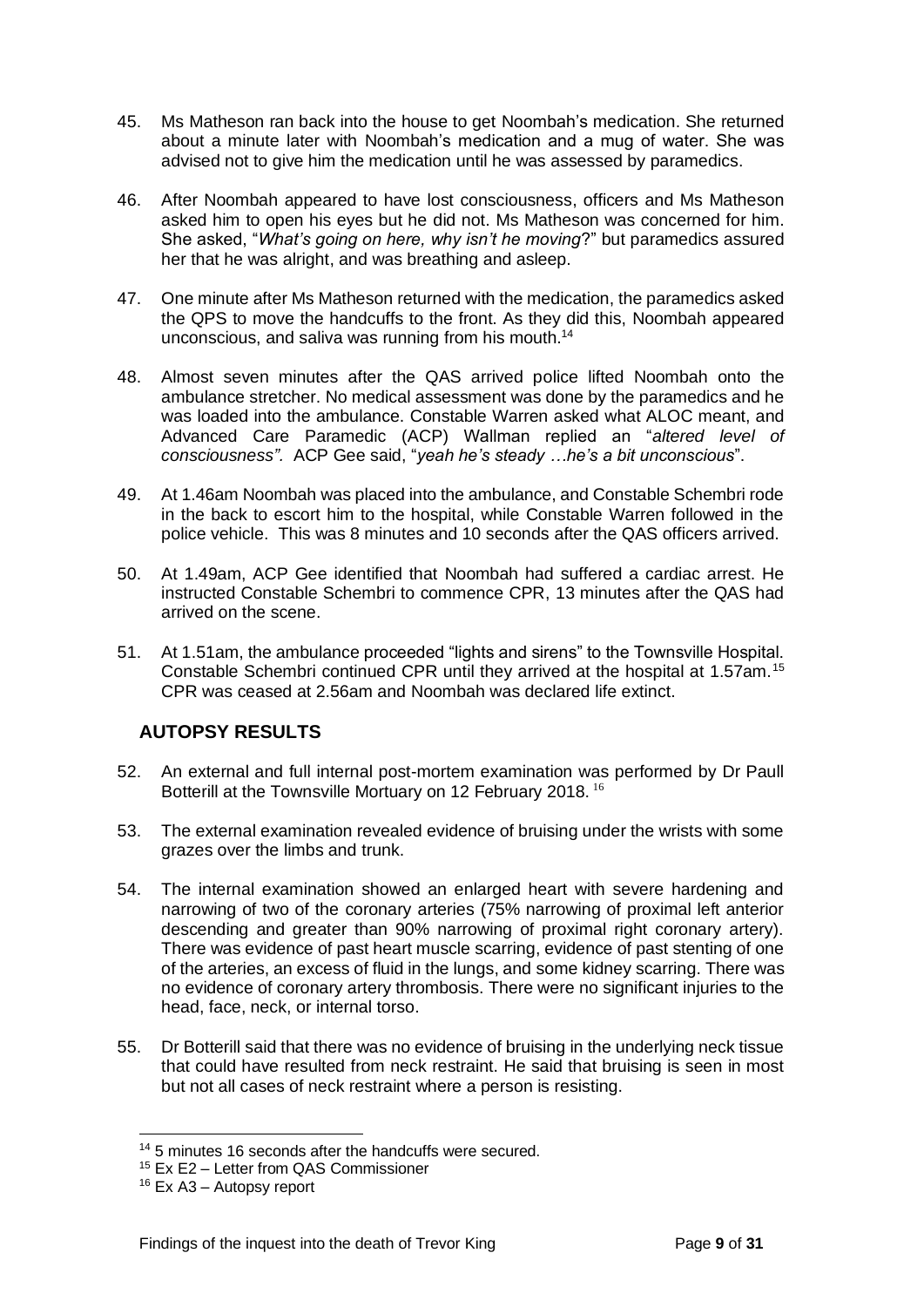- 56. Toxicological testing showed the presence of hydrocarbons, consistent with recent inhalation of petrol fumes, as well as an active cannabis metabolite. Alcohol was not detected. Dr Botterill explained that while cannabis may result in a degree of impairment of rapid and extremely complex motor skills, the level was not sufficiently high to result in death, but may be associated with behavioural changes which may have impacted upon the circumstances leading to his death.
- 57. Dr Botterill concluded that the cause of death was most probably an arrhythmia complicating underlying coronary artery atheroma, but inhalation of volatile substances (such as in petrol) is believed to affect the sensitivity of heart muscle to other stimuli, and result in a further increased risk of developing fatal heart rhythm disturbances. He told the inquest that heart disease alone could have led to the death.
- 58. Dr Botterill did not observe any specific injuries that appear to have significantly contributed to the death, but the physical and emotional stress associated with conflict and restraint in a confused subject are likely to have resulted in increased heart rate and blood pressure, and thus added to the impact on the already diseased heart of other stimuli, and it remains difficult to quantify the relative impact in any individual case. Dr Botterill noted that some pathologists would instead categorise a death occurring in such circumstances as "cardiac arrest during restraint".
- 59. Dr Botterill concluded that the direct cause of death was coronary artery atheroma. Other significant conditions contributing to the death were "cannabis and volatile hydrocarbon toxicity". However, he said that Professor Duflou's opinion as to cause of death was a reasonable alternative, noting that in non-restraint deaths pathologists do not refer to external factors such as restraint.

# **EXPERT FORENSIC PATHOLOGY REPORT**

- 60. Noombah's family engaged Professor Johan Duflou, a Consulting Forensic Pathologist in New South Wales, to provide an expert opinion in relation to various aspects of Noombah's death.
- 61. Professor Duflou referenced several witness versions that are contained in the coronial report.<sup>17</sup> He also requested Noombah's medical records, ambulance records, autopsy photos and scenes of crime photos. Professor Duflou summarised Constable Schembri's BWC footage as follows:<sup>18</sup>

*An altercation ensues, and eventually the deceased lands on the ground in a prone position. A woman, presumed to be Ms Regina Matheson holds the deceased up and talks to the deceased. The deceased's hands are placed behind his back and secured by handcuffs. The deceased continues to struggle*  for a period of time, then appears to stop struggling but continues breathing *heavily for a while and is heard groaning. The deceased is placed on his left side. Ms Matheson leaves and returns after a period of time and tries to administer medication. Ambulance attend. The deceased is sat up and the left cuff is released, then returned to the wrist with the hands in front. The deceased is observed to be drooling and not obviously responding while in a seated position.*

 $17$  Ex A11 – page 24 of the Coronial Report

<sup>&</sup>lt;sup>18</sup> Trevor King opinion report – para. 9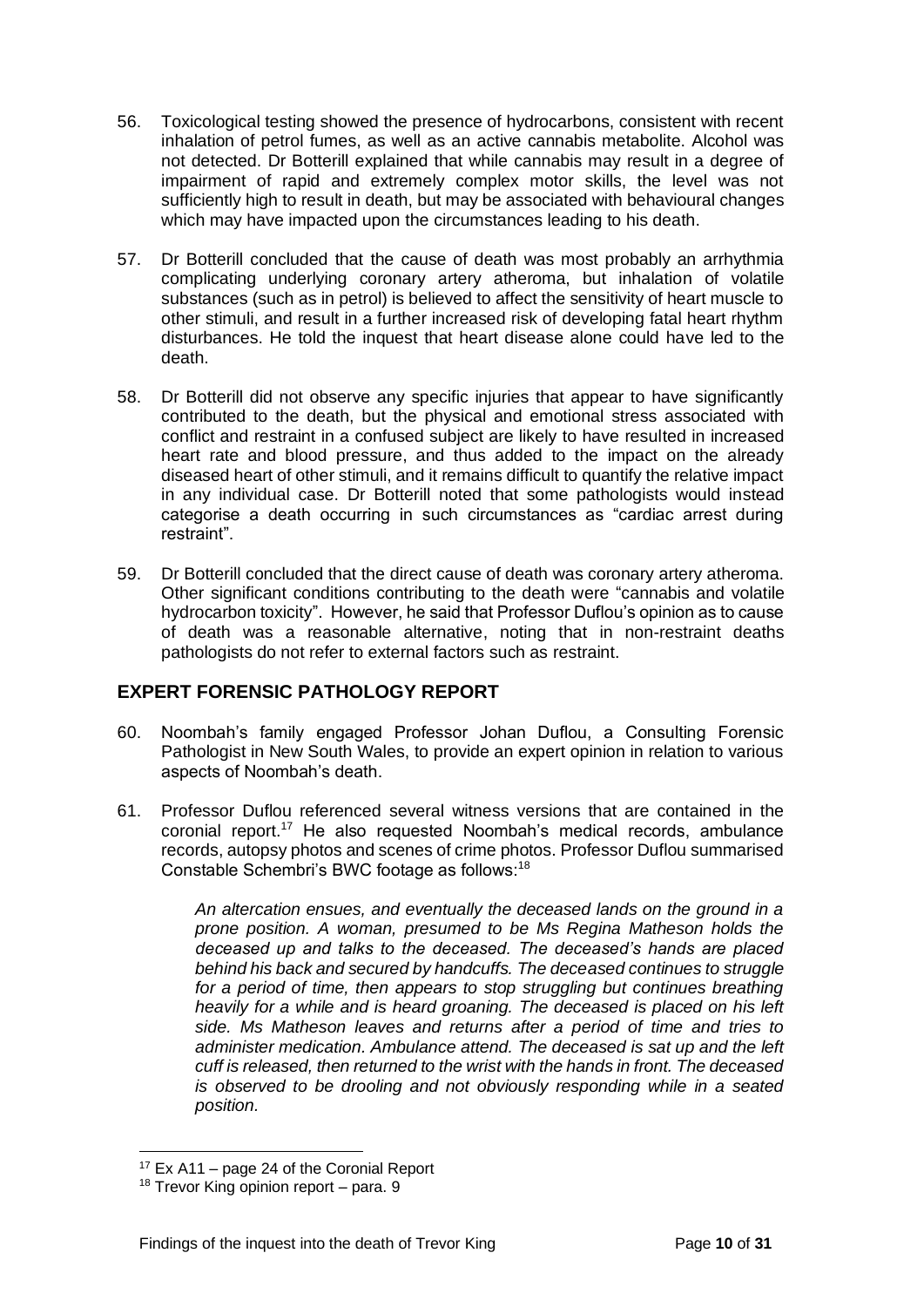- 62. Professor Duflou was asked to comment specifically on the:
	- autopsy delay,
	- ambulance response,
	- $\blacksquare$  cause of death.
	- effects of cannabis consumption,
	- effects of volatile hydrocarbon inhalation,
	- death as a result of physical restraint, and
	- death due to mental and physical stress

#### *Autopsy delay*

63. The autopsy was conducted on 12 February 2018 and the report was completed on 12 March 2019. Professor Duflou commented that the lengthy delay between examination and reporting results is not optimal, and a time interval of 2 months is considered acceptable, but this benchmark is infrequently met in Australia.<sup>19</sup>

#### *Ambulance response*

64. Despite Noombah appearing unresponsive and the information about his cardiac history, no form of cardiac monitoring was conducted at the scene. Professor Duflou raised concern that there may have been a significant delay in identification of an imminent lethal cardiac, arrythmia such as ventricular tachycardia; or a markedly low blood pressure, pulse or oxygen level, all of which would have required escalation of the case, and possible commencement of resuscitation at that time.

#### *Cause of death*

65. Given Noombah's significant heart disease and the extent of coronary atherosclerosis, and presence of scarring on the heart, Professor Duflou concluded that Noombah could have died at any time of a cardiac rhythm abnormality and a resultant cardiac arrest.

#### *Effects of cannabis consumption*

66. Cannabis intoxication may have had a contributory effect on the heart pathology as proposed by Dr Botterill, but it was Professor Duflou's opinion that cannabis toxicity was a most unlikely cause of death.

#### *Effects of volatile hydrocarbon inhalation*

67. Professor Duflou said that the major danger of petrol sniffing in this case was the effect on the heart. Acute cardiac toxicity is the most common cause of mortality associated with petrol sniffing. The term "*sudden sniffing death syndrome*" has been used to describe lethal ventricular dysrhythmias and sudden cardiac death in such cases. Professor Duflou said it is possible that Noombah's behaviour, together with his responses to police and his development of cardiac arrythmia and death were primarily the result of petrol sniffing.

<sup>&</sup>lt;sup>19</sup> This was not an issue considered at this inquest but was considered in the Queensland Audit Office's *Delivering coronial services* report – Report 6:2018-10.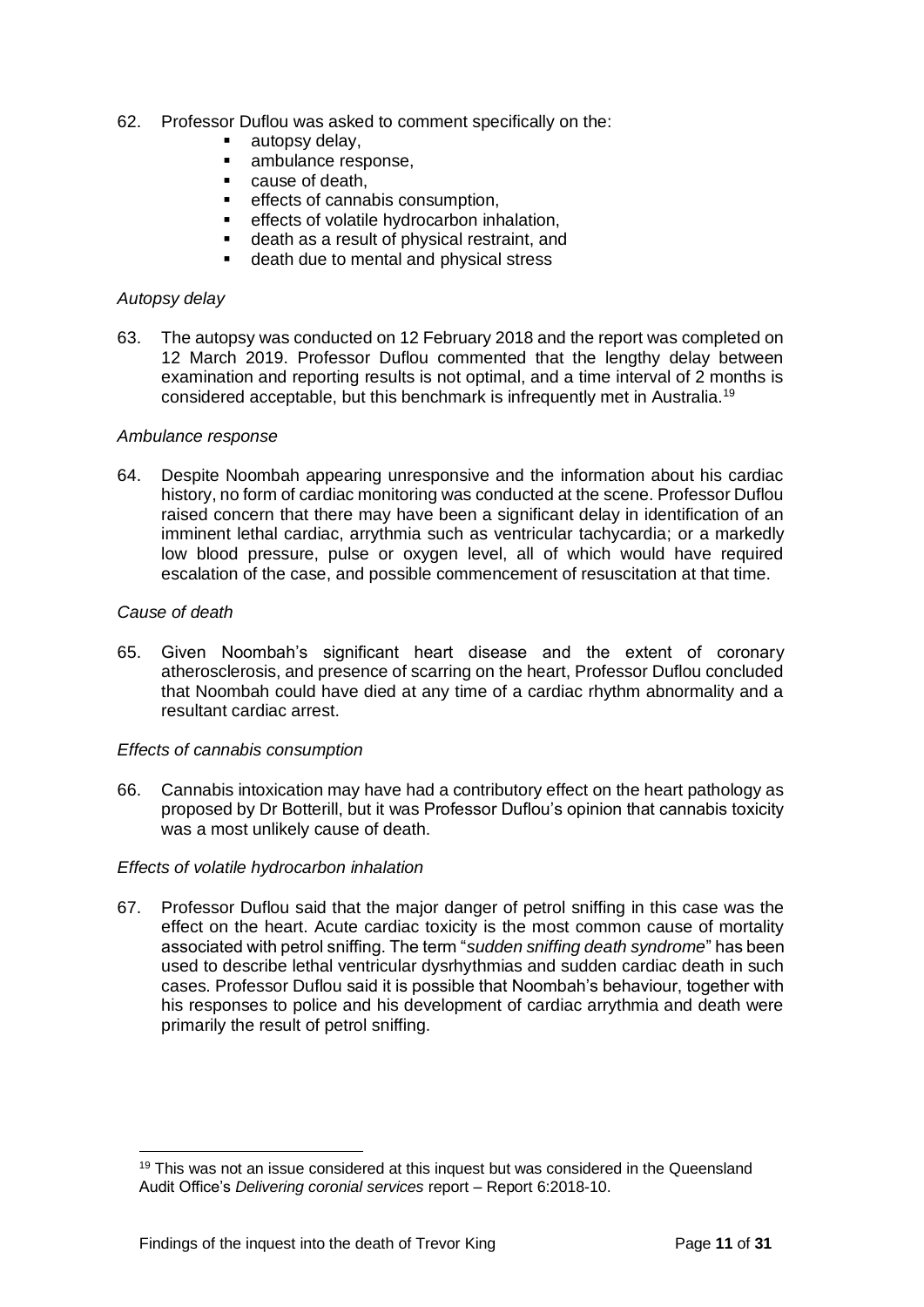#### *Death as a result of restraint*

- 68. Professor Duflou said the most common explanation given for cardiac arrest during prone restraint is that there is asphyxia because of the weight of a person bearing down on the chest of the victim, and the person not being able to breathe for a prolonged period. He explained that a person restrained in the face down, or prone, position often has a subjective sensation of shortness of breath, and being restrained in such a position can result in increasing anxiety and panic and thereby added stress to the heart.
- 69. Professor Duflou told the inquest that LVNR could cause unconsciousness in less than 10 seconds because of compression of the coronary arteries. However, if it was maintained long enough it could result in death. He said that vagal stimulation resulting in cardiac arrest was not common, but that pressure on the neck was never safe. He said that LVNR should not be used in patients with coronary artery disease. The presence of other disease and medication was also an unknown factor and thrombotic material may be dislodged in the process. If enough pressure was applied there may be hypoxia as well.
- 70. Professor Duflou said that the BWC footage was equivocal as to whether there was any pressure on Noombah's body during the police restraint. The extent to which Noombah's torso was compressed is not clear, and there is the added unusual aspect of Noombah having an apparent cardiac arrest some minutes after the restraint was relieved. He said that the cardiac arrest was the primary problem and that it can be very difficult to resuscitate someone in those circumstances.
- 71. Professor Duflou said that from a pathophysiological perspective, delayed cardiac arrest following restraint should not be unexpected. He said it would be prudent for a patient who has been restrained to be carefully assessed by ambulance personnel at the scene. This assessment should have included checking and documentation of vital signs, determination of oxygenation levels, an ECG and potentially other investigations prior to transporting Noombah. This would be especially the case in a patient who is largely unresponsive when seen by the paramedics, where information is provided that the patient has a significant cardiac history, and where no obvious cause was identified for Noombah's condition at the time of examination.

#### *Death due to mental and physical stress*

72. Professor Duflou explained, in general, the greater the degree of physical activity involved, the greater the risk of sudden death due to heart disease in persons who had pre-existing cardiac pathology, whether clinically suspected or not in the period before death.

#### *Professor Duflou's conclusions*

73. Professor Duflou concluded that Noombah had several conditions and preconditions which made him vulnerable to sudden death. Specifically, he had severe heart disease such that he could have died at any time, irrespective of whether an altercation took place. Further, he was sniffing petrol, which has known significant effects on the heart including sudden death. He said it was not possible to isolate causative factors but the hydrocarbon intake and vigorous activity both increased the risk and likelihood of death. He said that the shift from vigorous resistance to sudden compliance and unconsciousness probably indicated an acute coronary event.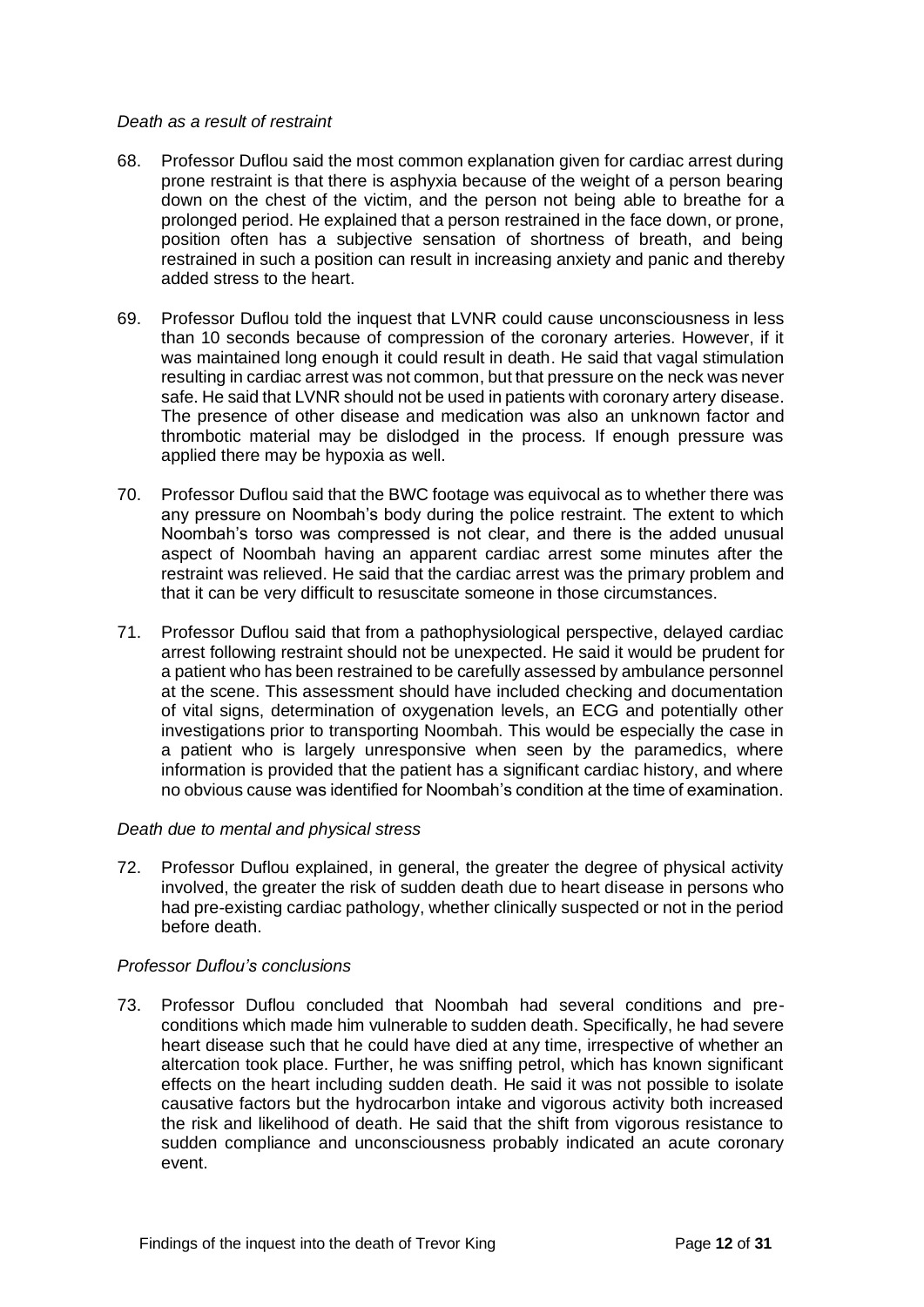- 74. Professor Duflou said that Noombah was profoundly hypoxic when his oxygen levels were assessed in the back of the ambulance at 77% and he needed urgent airway support and ventilation.
- 75. Professor Duflou considered that the cause of death given by Dr Botterill risked limiting the cause of Noombah's collapse purely to his heart disease. As indicated by Dr Botterill some forensic pathologists would instead categorise this death as "*cardiac arrest during restraint*".
- 76. Professor Duflou considered it unlikely Noombah had his cardiac arrest during the restraint given his appearance in the video footage, and a more encompassing cause of death would be:

*"cardiac arrest in a person with pre-existing severe ischaemic heart disease who was restrained and who consumed volatile hydrocarbons."*

# **THE POLICE RESPONSE**

- 77. Constable Schembri explained to investigators that he applied an action "like the LVNR", by putting his arm around the neck/ collarbone area of Noombah and dropping his weight to bring him to the ground and handcuff. This is captured on his BWC. Constable Schembri also explained he chose not to use his taser given the information about Noombah's petrol sniffing and heart condition and threats of selfharm. In his opinion, the LVNR was the safest option as Noombah was a large man who was very strong.
- 78. Constable Schembri told the inquest that he detained Noombah under the *Public Health Act* because he was on the road and was a danger to himself. He had also tried to punch Constable Schembri. He said that at that time he did not appreciate the effects that chroming had on a person's health.
- 79. Section 157C of the *Public Health Act* provides as follows in relation to the detention of a person under an Emergency Examination Authority:

## *157C What ambulance officer or police officer must tell person*

*(1) The ambulance officer or police officer must—*

*(a) tell the person that the officer is detaining the person and transporting the person to a treatment or care place; and*

*(b)explain to the person how taking action under paragraph (a) may affect the person.*

*(2) The ambulance officer or police officer must take reasonable steps to ensure the person understands the information given under subsection (1), including by telling the person or explaining the thing to the person— (a)in an appropriate way having regard to the person's age, culture, mental impairment or illness, communication ability and any disability; and (b)in a way, including, for example, in a language, the person is most likely to understand.*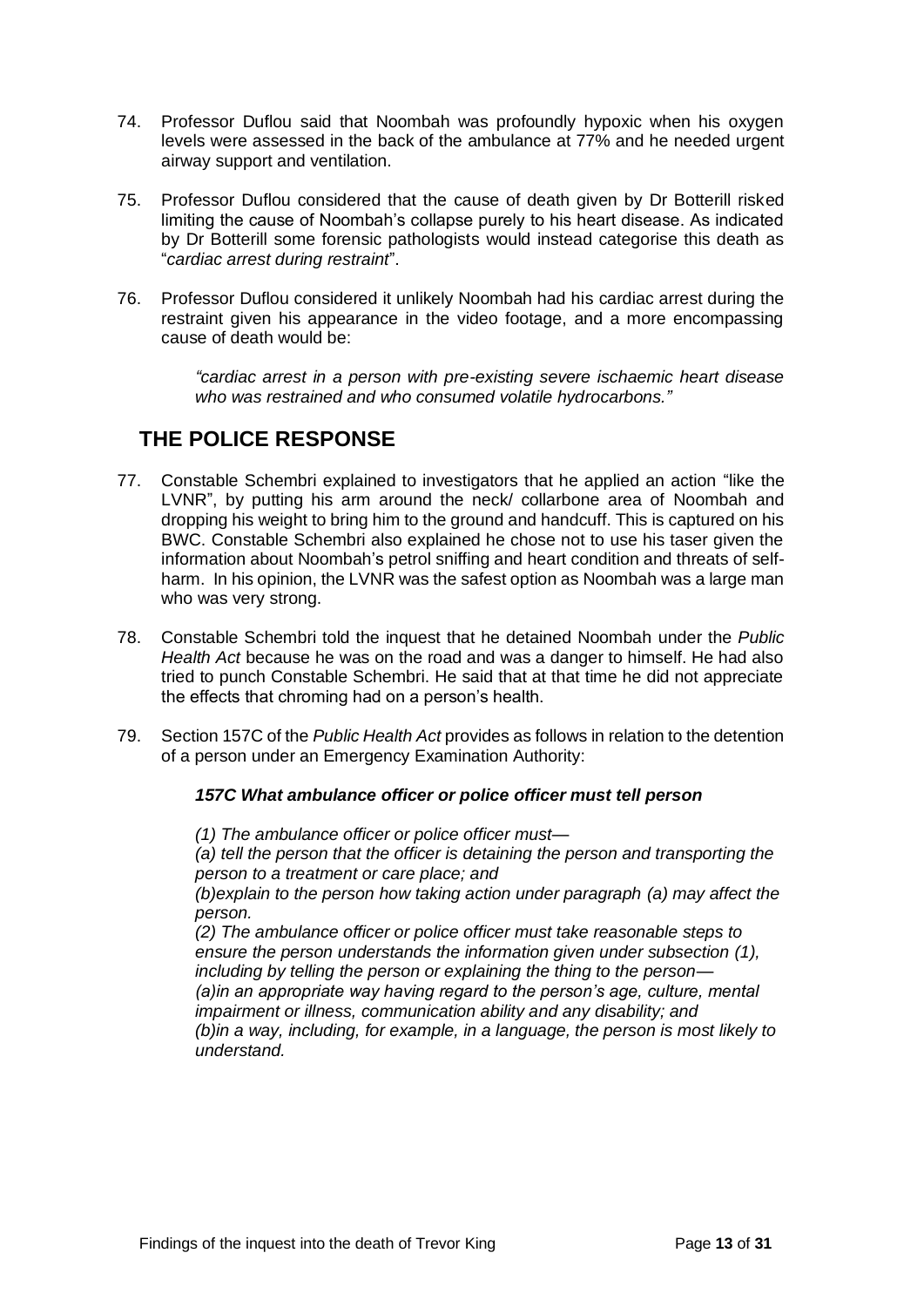- 80. It was put to Constable Schembri that his statement "*I'm going to detain you for the purpose of an emergency examination in the hospital*" did not comply with s 157C. Constable Schembri said that he had complied with the *Public Health Act* because he considered that Noombah's actions indicated that he was at immediate risk of serious harm as he had walked in front of traffic. He considered that Noombah would have understood what he meant, and he reiterated that he was not under arrest.
- 81. Constable Schembri denied that the real reason Noombah was detained was because he had taken a swing at him. He said that the swing would have constituted an assault offence. He had the power of arrest under the *Police Powers and Responsibilities Act* but elected not to exercise that power.
- 82. Constable Schembri said that it was a highly stressful situation. He was aware of the provision of the Operational Procedures Manual (OPM) relating to excited delirium and was aware that positional asphyxia may be a concern if a person was placed in a prone position after consuming drugs or alcohol. It was for that reason that Noombah was placed in the recovery position and he gave a prompt briefing to the QAS paramedics. He agreed that Noombah had gone from "100 to zero" very rapidly but could not recall if the QAS had checked his airways.
- 83. Constable Warren recalled seeing Noombah drooling with his head slumped. At that time, he considered that he was simply worn out. He had no recollection of what ambulance officers had said about his condition. He had assumed that the ambulance officers were monitoring his health. He said that he would now be more forceful with ambulance officers if he had concerns about the QAS response.
- 84. Constable Warren was asked why there was still a need for an EEA if Noombah was intending to return home where was safe. Constable Warren said that there was still a need and Ms Matheson had responded positively to the police officers' actions in detaining Noombah for the purpose of an EEA. He had not been privy to earlier conversations with Ms Matheson but was aware that Noombah had sniffed petrol and expressed suicidal ideation.
- 85. Constable Warren said that he had no opportunity to explain the provisions of the *Public Health Act* to Noombah. His objective was to minimise the risk of harm to police officers. He denied that he had embellished his account of events by describing Noombah's swing at Constable Schembri as a king hit. He denied that the police officers had created the incident and that he had abdicated responsibility in condoning the actions of Constable Schembri.
- 86. At the inquest Detective Sergeant Knapp agreed that the use of the LVNR and the application of handcuffs was appropriate as Noombah had taken a swing at police officers after they tried to detain him. Detective Sergeant Knapp did not consider it was feasible for the officers to engage elders to assist with Noombah's detention as that may take several hours. In her report she stated:

*OPM 14.19.1 outlines QPS policy regarding the use of handcuffs and states 'a person exhibiting or threatening violence, or demonstrating intent to escape lawful custody, is to be handcuffed (high risk)'. The policy also advises a person should be handcuffed behind their back.*

*King was exhibiting violent behaviours and was refusing to comply with directions being given. It was appropriate and in accordance with policy to handcuff King.*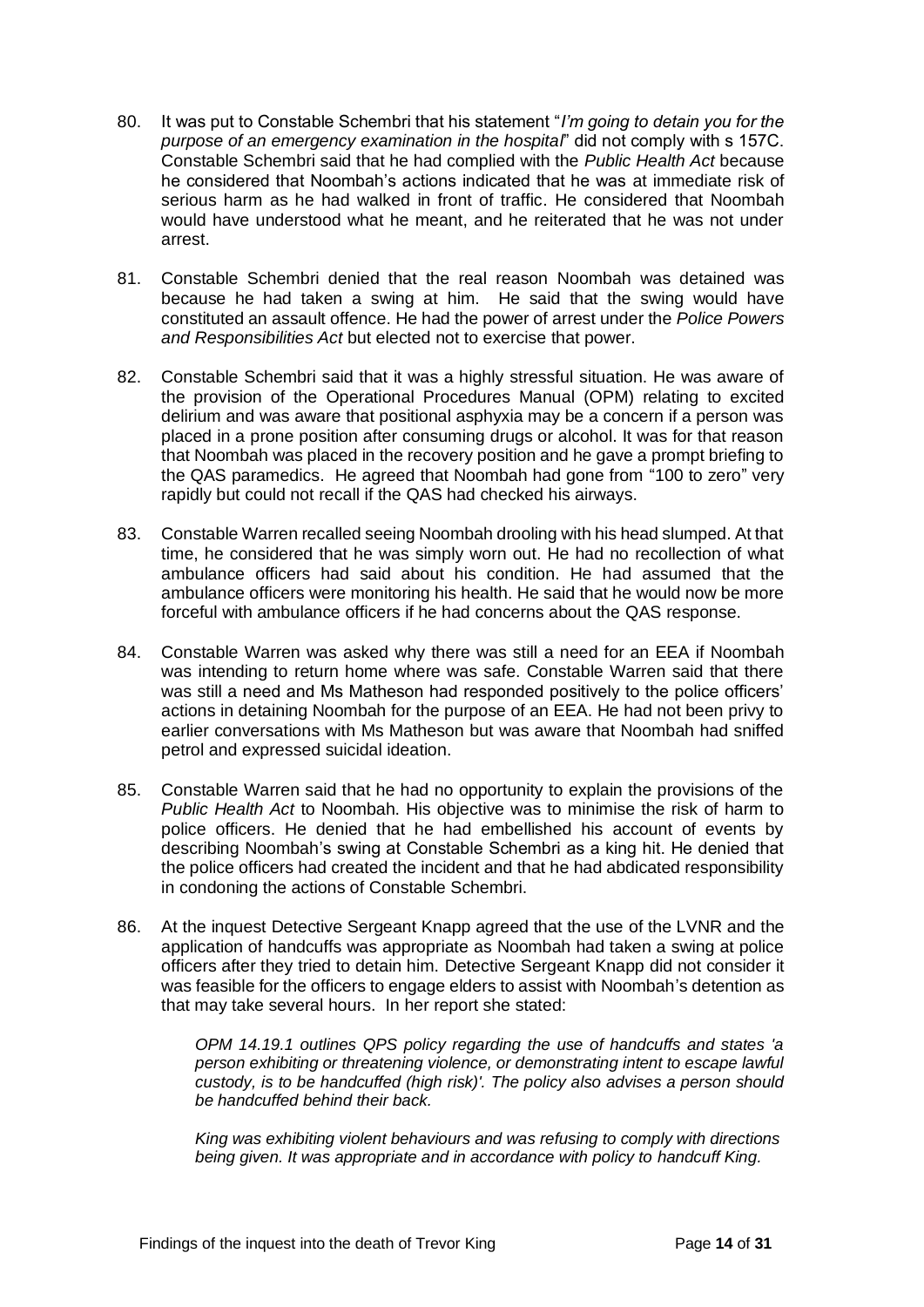- 87. Detective Sergeant Knapp said that, in her view, Constable Schembri had applied no pressure to Noombah's neck to activate the LVNR to cause unconsciousness, or it was at least minimal and accidental. In her view, although police officers were aware that Noombah had a bad heart and had been chroming, he was high risk and had to be restrained. The risk that the use of force might harm him was mitigated by the presence of the QAS officers who were given a handover by the attending police.
- 88. Sergeant James Donnelly from the QPS Front-Line Skills Training Unit provided a statement regarding the use of force used by police officers in restraining Noombah. His opinion was that Constable Schembri endeavoured to use tactical communication in attempting to negotiate with Noombah.
- 89. Sergeant Donnelly said that the QPS does not teach LVNR as an airway restraint. LVNR involves bilateral pressure to impede blood flow, resulting in unconsciousness. It is applied from a rear position to break a person's balance backwards. He thought it had been applied for only 2-3 seconds by Constable Schembri in transitioning Noombah to the ground.
- 90. Sergeant Donnelly's opinion was that LVNR should continue to be a use of force option employed by the Queensland Police Service in high risk situations. He agreed with Constable Schembri's assessment that this was a high risk situation because of the attempted strike, the presence of traffic and suicide risk. The constables had attempted lower level controls that were not effective. He did not consider that Constable Schembri had applied LVNR but had simply thrown Noombah off balance. He said that LVNR was a better option than closed hand tactics such as punches.
- 91. With respect to responsibility for the scene, Sergeant Donnelly said that the QPS had taught tactical first aid since 2018. However, the objective was to get the QAS involved as soon as possible. Officers were taught to appreciate the significance of agonal breathing, to place persons in a lateral position and monitor breathing. He considered that after Constable Schembri had given the briefing to the QAS officers it could be inferred that the paramedics were responsible for looking after Noombah's health.
- 92. Sergeant Donnelly said that police were trained to handcuff persons to the rear after they are arrested, and that a "three-point pin" had been applied to handcuff Noombah.
- 93. Sergeant Donnelly considered that detention under an EEA was justified given the level of concern expressed about Noombah by his partner. His interaction with the constables was initially coincidental, and they were concerned about his well-being if they did nothing. He said that it was also appropriate to guide Noombah off the roadway out of the way of traffic.
- 94. It was suggested to Sergeant Donnelly that Noombah was a "medical tinderbox", and the need for an EEA had passed as his intoxication level had reduced over time. Sergeant Donnelly said that while he was not qualified to comment in relation to that query, Ms Matheson had a very high level of concern about his risk of harm which had "not been rescinded".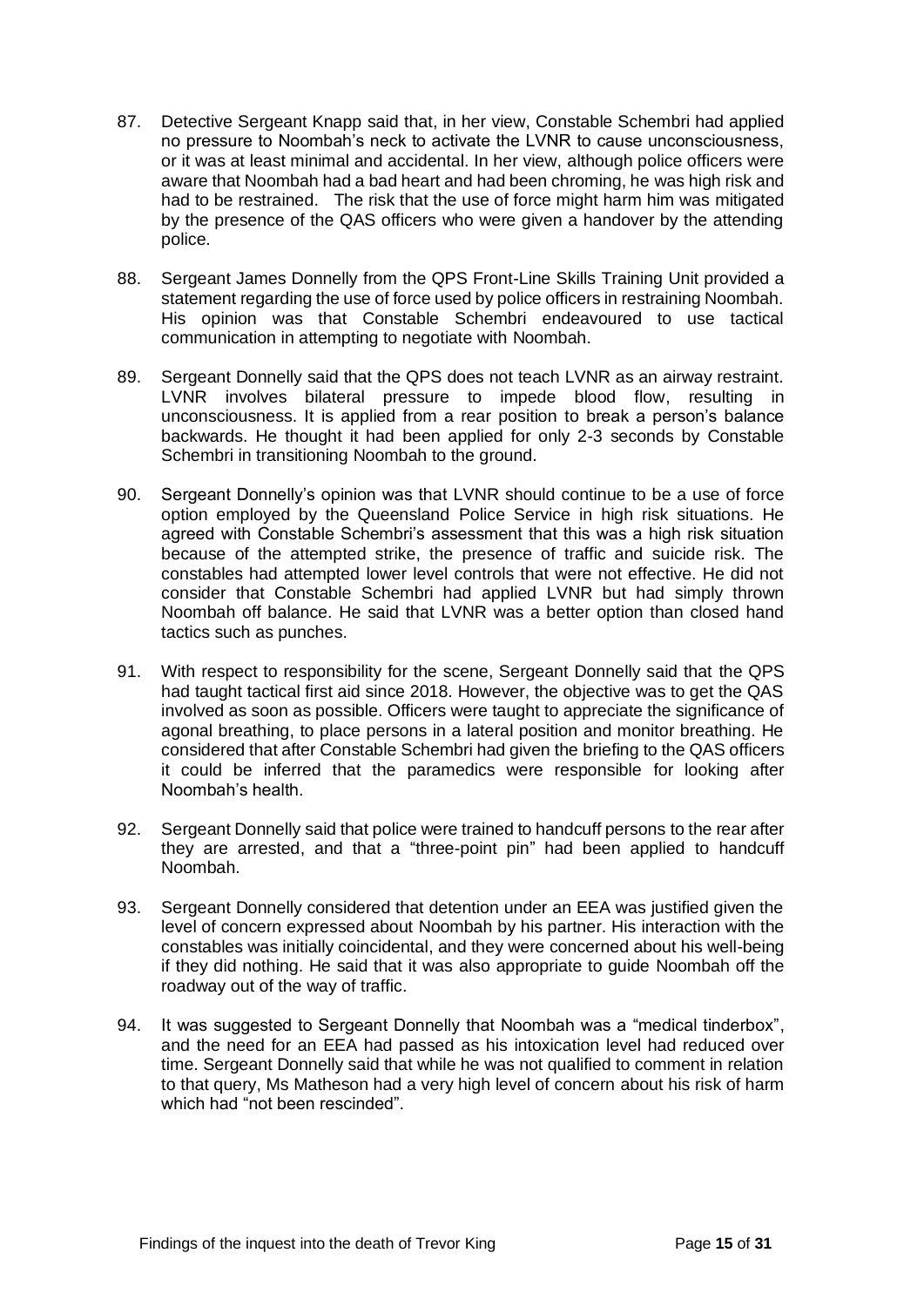#### *Body Worn Camera*

- 95. Constable Schembri activated his BWC as he got out of the police vehicle when he first identified Noombah walking towards Banfield Drive. The BWC provided the best evidence of the incident. Constable Schembri turned off his BWC when Noombah was loaded into the ambulance and reactivated it when he began compressions.
- 96. Constable Warren did not activate his BWC. He explained that as he was getting out of the police vehicle, he saw Noombah throw a punch at Constable Schembri and it slipped his mind to activate his BWC, as his main goal was to assist his partner.<sup>20</sup>
- 97. Constable Cairns and Constable Thompson were the only two other officers who had activated their BWCs when they attended Banfield Drive to assist. Constable Cairns' footage does not depict Noombah, but it does capture the audio of people asking if Noombah was OK to which the replies could be heard, "*he's breathing*".<sup>21</sup> Constable Thompson's footage was only 44 seconds in length, capturing the walk to Banfield Drive.<sup>22</sup>
- 98. Constable Hutchings explained that her BWC was malfunctioning and therefore not in use. She sent an email dated 8 February 2018 advising of the issue with the BWC and asking for a replacement.<sup>23</sup>

## **POLICE RESPONSE - EXPERT OPINION**

- 99. Mr Emmett Dunne APM was engaged by the Coroners Court to provide an expert opinion in relation to the actions of the involved officers in restraining Noombah in the lead up to his death, including whether the officers complied with relevant QPS policies. He also commented on the adequacy of those policies and whether changes to policy or practice should be made.
- 100. Mr Dunne was Assistant Commissioner with Victoria Police for seven years up to 2015. He has over 39 years policing experience including 22 years in operational roles. This included work as a physical skills instructor, prosecutor and in the Force Response Unit. I consider that he was well qualified to comment on the issues related to this inquest.
- 101. Mr Dunne's opinion was that overall, the involved officers complied with relevant policies and the use of force was reasonable. However, he noted that during the restraint of Noombah on the ground the visibility of images captured on BWC was poor, and it was hard to comment on that part of the restraint.
- 102. Mr Dunne said that policing is unpredictable and use of force policies of Australian police services do not mandate that specific tactical options or techniques be applied. This is reflected in OPM 14.3. Decisions to employ techniques and tactics are delegated to the responding officers as they are aware of the circumstances and risks. Mr Dunne also referred to OPM 6.6:

 $20$  Ex B9: F8 – Audio statement of Constable Warren

<sup>21</sup> Ex F67

<sup>22</sup> Ex F68

<sup>23</sup> Ex C24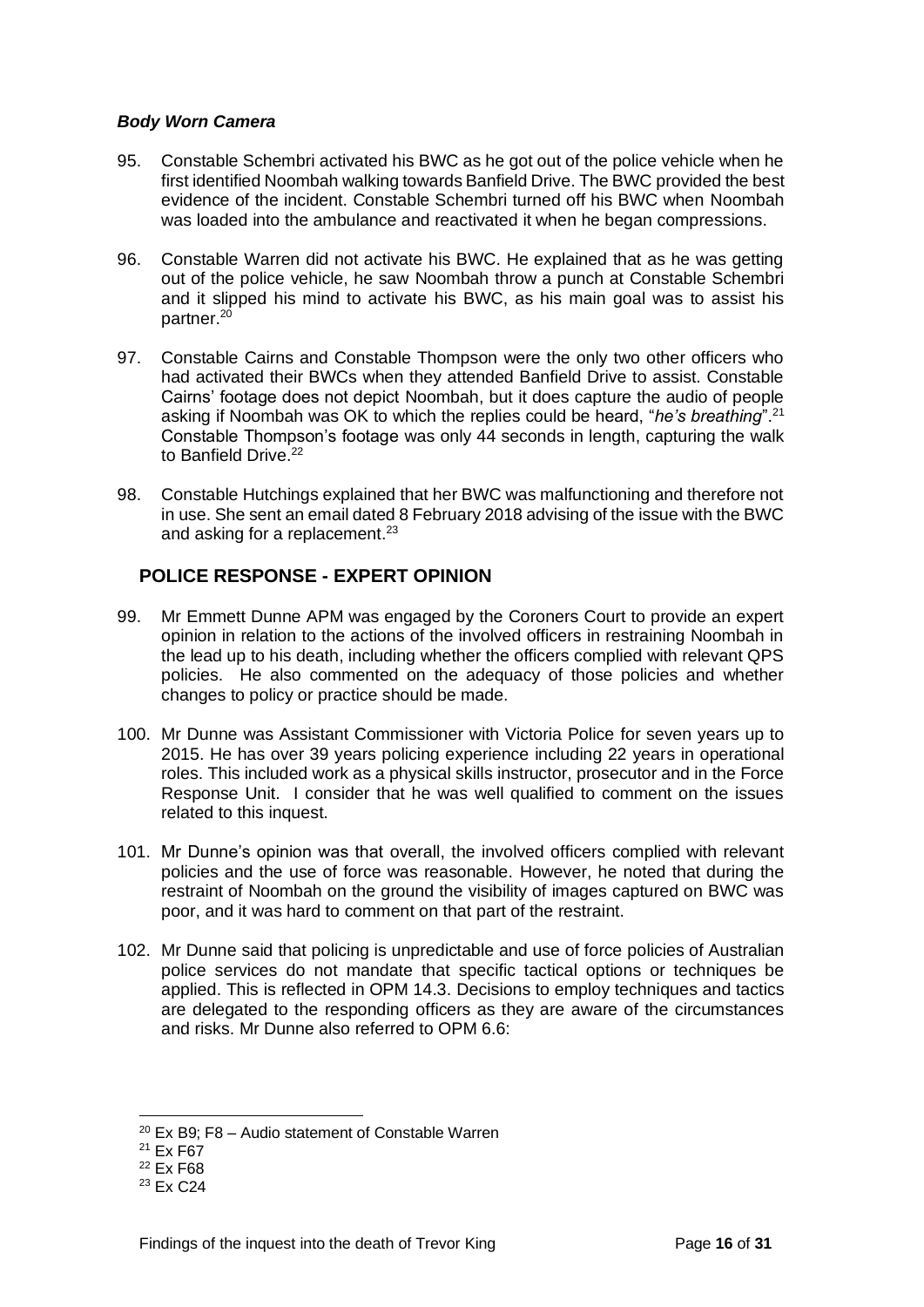#### *Restraining mentally ill persons*

#### *POLICY*

*Officers should treat and transport mentally ill persons with respect and in a manner which is mindful of their right to privacy and retains their dignity. Restraints should only be used as a last resort to prevent the person causing injury to themselves or someone else.*

- 103. Mr Dunne said that Constable Schembri's approach was reasonable in that he moved Noombah from the roadway and had displayed no anger in his interactions with him. This was an example of situational containment. It was not possible for a formal or informal plan to be developed in response to the situation because the contact with Noombah was coincidental.
- 104. Mr Dunne said the officers were unsuccessful in attempting to communicate with Noombah. He said they made "genuine ongoing attempts to communicate" but the circumstances made it difficult to do so. Constable Schembri told Noombah that he was being detained for treatment and care, and took reasonable steps to ensure he understood that information. The officers were authorised to detain Noombah for treatment and care based on several clauses in the OPM including the following:
	- The risk of Noombah suffering serious harm including suicide;
	- The risk resulted from a major disturbance in Noombah's mental capability; and
	- Noombah required urgent examination, treatment and care.
- 105. Mr Dunne said that the application of LVNR by Constable Schembri was consistent with QPS policy as was the application of handcuffs.
- 106. LVNR is included among open handed tactics as a skill that officers might use to control a policing situation when that cannot be otherwise achieved. The OPM provides:

*Police officers should not use a lateral vascular neck restraint hold unless: (i) an incident is assessed as high risk and there is an immediate operational necessity to apply the restraint; or (ii) acting or aiding in self-defence.*

- 107. Mr Dunne said that Constable Schembri complied with the OPM's LVNR application instructions in that:
	- He applied the hold from behind;
	- He gave instructions to Mr King not to resist police;
	- He immediately ceased compression but maintained control of Mr King when he was able to transition into another use of force technique in that he applied handcuffs.
- 108. Mr Dunne said that the police had a duty to intervene to prevent harm to Noombah. He said that Mr King had threatened suicide and his strong ongoing resistance of the officers meant they were unable to control him. In the circumstances, the use of the handcuffs by the officers was justified and complied with QPS policy.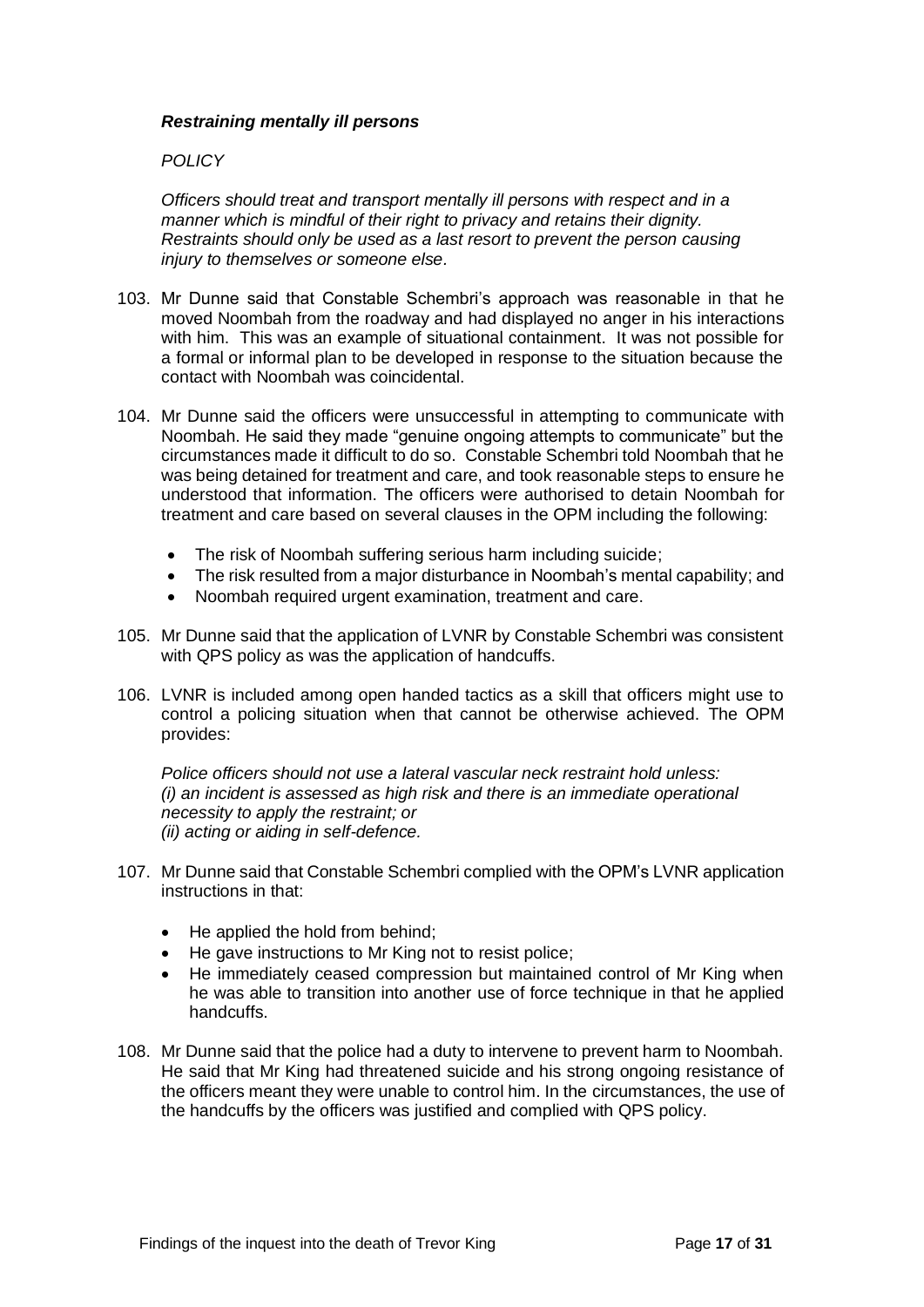- 109. Mr Dunne said that he had significant personal reservations about the use of LVNR except in high risks situations involving a "fight for life". Those situations would be rare.
- 110. Mr Dunne said that the police response to Noombah's medical decline was appropriate, but he was unsure if police had been trained in responding to rapid decline, which requires continuous monitoring. He said that the officers should have asked for a medical assessment to be undertaken after the circumstances have changed rapidly. This would have called for earlier QAS involvement. He said that there appeared to be role confusion between the police officers and the paramedics at the scene.
- 111. The OPM notes that "officers in arrest situations may encounter persons who, due to their physical resistance to the arrest or other unknown pre-existing conditions, may be at risk of collapsing or suffering from a fatal incident whilst being taken into custody. It is highly likely that there will be little or no warning of the onset of a person collapsing." Officers are required to monitor and medically assess persons taken into custody.
- 112. The OPM provides that officers are to be aware that the risk of a person collapsing or suffering from a fatal incident may be increased by:
	- *(i) a pre-existing medical condition; and/or (ii) the use of alcohol or other drugs; and/or (iii) the effects of a psychostimulant-induced episode and excited delirium (iv) positional asphyxia; and/or (v) the use of: (a) mechanical restraints (handcuffs); (b) physical restraint holds; and (c) multiple officers restraining the individual.*
- 113. It was clear that many of those factors applied to the circumstances of Noombah's arrest. Although the OPM provides detailed instructions to officers in responding to incidents such as this, Mr Dunne recommended that:

*The QPS consider including instructions in the OPM that where officers believe it is necessary and appropriate, they request paramedics advice on the subjects' health status at the earliest and safest opportunity.*

114. Mr Dunne also recommended that the QPS:

*The QPS consider including in its scenario training the replication of situations involving physical encounters between officers and role players where they unexpectedly display a rapid physical decline to reinforce the potential for subjects to suffer from heart or other conditions.*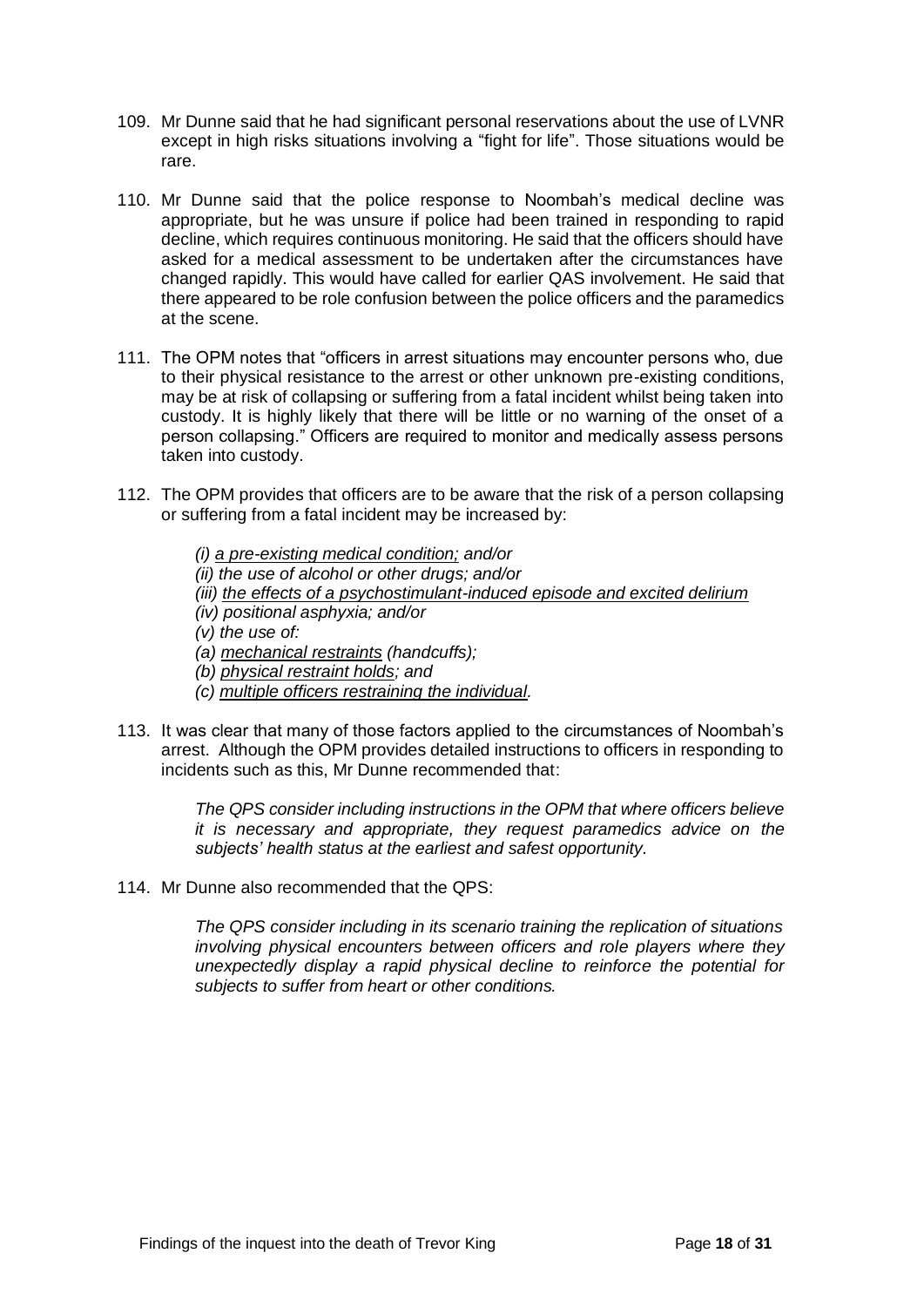# **THE AMBULANCE RESPONSE**

- 115. As noted previously, QAS Advanced Care Paramedics Gee and Wallman were waved down by attending police and arrived on scene at 1.44am.<sup>24</sup> ACP Wallman was driving the ambulance. They were advised that Noombah was being detained under an EEA for threats of suicide, and was a higher priority than the DV incident the QAS officers had originally staged for.
- 116. Paramedics observed Noombah lying at a 45 degree angle to the ground, between a lateral and prone position, with Constables Warren and Schembri supporting him. They said they did not conduct a detailed assessment due to the low light. However, an initial visual assessment revealed no obvious injuries. Noombah responded to sternal rubs by opening his eyes and making a groaning sound.<sup>25</sup> His Glasgow Coma Score was recorded as 11 out of a possible 15.
- 117. ACP Gee told the inquest that he had previously worked in the military and was apprehensive when he encountered the officers restraining Noombah. He spoke to Ms Matheson after she presented with a coffee mug and heart medication. He said that he was concerned about an aspiration risk if Noombah was given the medication despite Ms Matheson's concerns about his heart condition. He said that he did not assess Noombah while he was handcuffed to the rear as he was not able to effectively assess a patient in that position. His role was to provide medical attention when it was safe to do so.
- 118. ACP Gee asked for the handcuffs to be moved to the front. He believed that Noombah was not unconscious at that time although he had no verbal interaction with him or made any other assessment as the lighting was very poor. He said that there was an element of tunnel vision because of the presence of the two police officers and Ms Matheson in a highly distressed state. His objective was to get Noombah to the ambulance, which was a place of safety.
- 119. ACP Gee said that in his opinion the QPS controlled the scene when he arrived. He and ACP Wallman were responding to a post assault incident and had been told to stage until it was safe. He had no information about the scene that he had been hailed down to stop at.
- 120. ACP Wallman agreed that they had been tasked to attend a domestic violence case and had been directed to stage. He saw that a male was being restrained on the footpath by police and waited for the scene to be made safe. He did not recall receiving a briefing from the police officers at the time. He agreed that no observations were carried out by him while Noombah was on the ground, but he saw him groaning and drooling when he was placed on the stretcher. ACP Gee had conducted the assessment. He also considered that the police oversaw the scene as Noombah was in their custody. The QAS officers oversaw the clinical side. He had a limited recollection of events.
- 121. When the QPS officers lifted Noombah onto the stretcher, the ACPs described Noombah as calm and not agitated or exerting himself. However, the BWC showed he was unconscious after Noombah was loaded into the ambulance and it left for the hospital at 1.46am.

 $24$  Ex F65 – the Ambulance comes into view and stopped at 2.50 minutes into Constable Schembri's BWC

<sup>25</sup> Ex B2 – Statement of ACP Allan Wallman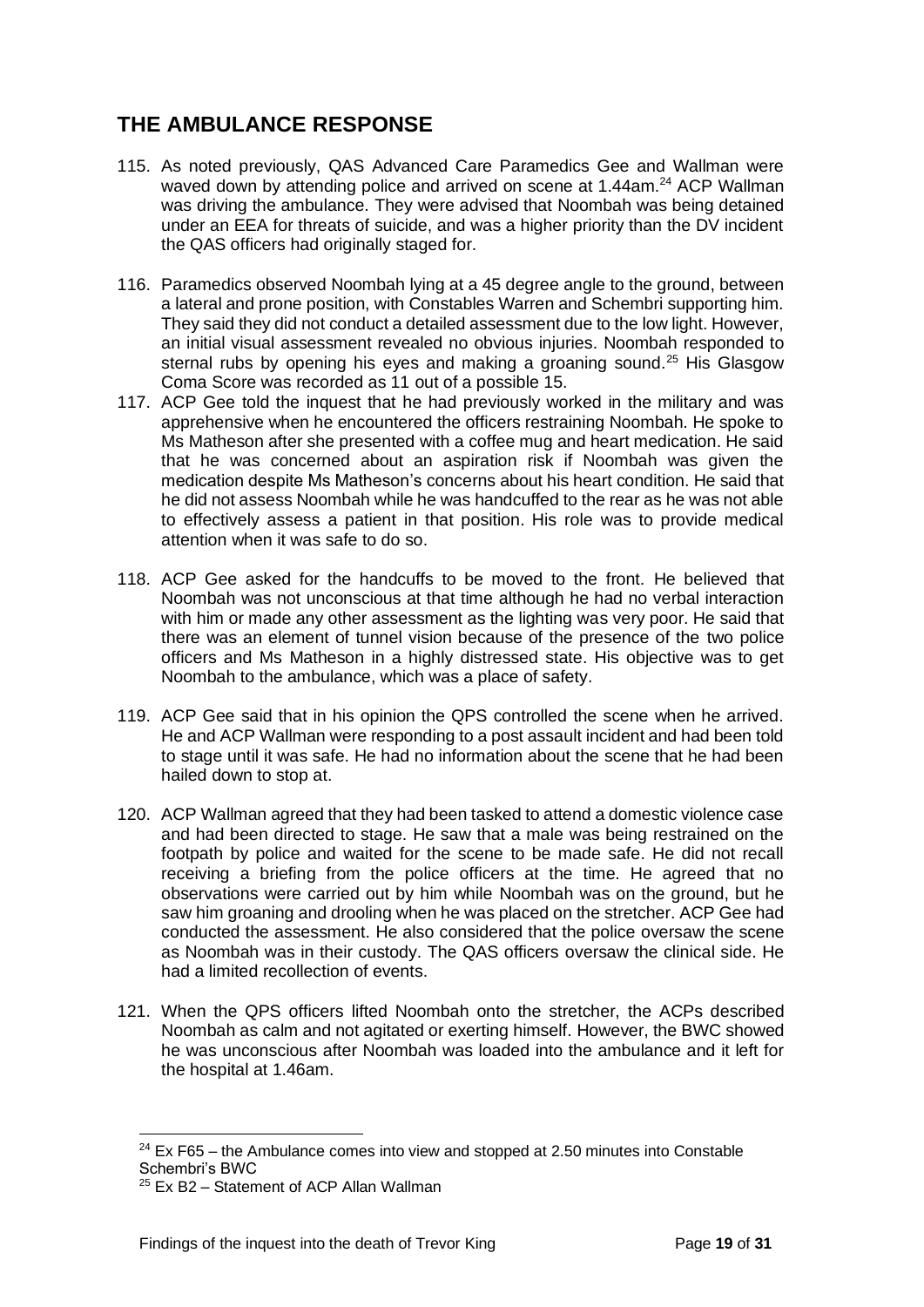- 122. At 1.49am, ACP Gee observed Noombah's consciousness level had decreased so he started the process of obtaining vital signs. When he attached the leads to gain an electrocardiogram (ECG) he identified that Noombah had gone into cardiac arrest, and subsequently he could not locate a carotid pulse.
- 123. ACP Gee instructed Constable Schembri to commence CPR. The defibrillator was attached and a shock was delivered. ACP Gee asked for a Critical Care Paramedic (CCP) Code One, but the QAS had no CCP rostered on shift. Given the distance to the Townsville Hospital was about four kilometres the ambulance proceeded Code 1 to the hospital.<sup>26</sup> They arrived at the hospital at 1.57am.
- 124. Dr Stephen Rashford, Medical Director, QAS provided a letter with respect to the death of Noombah.<sup>27</sup> Dr Rashford indicated that he had concerns about the level of assessment and treatment provided by QAS paramedics. He considered that the body worn camera footage and sequence of clinical events did not align with the QAS electronic ambulance report form that had been completed by the paramedics.
- 125. Dr Rashford said that Noombah's decline was obvious in the BWC footage from the time Ms Matheson returned and asked, "*What's going on here, why isn't he moving*?" Dr Rashford said that by the time Noombah is seen drooling he was deeply unconscious. He had no motor tone, was not making any breathing efforts and was not maintaining his airway. Dr Rashford said that QPS and QAS officers did not identify the significance of this change in condition that was recognised by Ms Matheson. He said that

*Essentially, Mr King has gone from '100 miles per hour to zero' in a very short period - from being verbally aggressive/agitated to nonverbal, most likely unconscious.*

- 126. Dr Rashford agreed that no assessment had been made of Noombah's condition and no clinical intervention occurred after ACP Gee first appeared to look at Noombah on the ground until he was placed in the rear of the ambulance. This should have included vital signs assessment, such as heart rate, cardiac monitoring, oxygen saturation level or blood glucose monitoring. Contrary to the score recorded by the ACPs, Dr Rashford's evidence was that "*at no stage did Mr King exhibit a GCS score of 11/15 whilst in the care of the paramedics*".
- 127. Dr Rashford said that the vision of Noombah being lifted onto the stretcher "*demonstrated his precarious condition, including a barely patent airway*". He suspected that he was in a "*peri-cardiac arrest or cardiac arrest state at this time*". Once a cardiac monitor was attached to Noombah inside the ambulance, ventricular fibrillation (VF) was noted on the monitor – this is "a malignant cardiac rhythm whereby there is chaotic uncoordinated activity within both cardiac ventricles, resulting in no cardiac output and this rhythm proves rapidly fatal unless treated".
- 128. Dr Rashford frankly concluded that it was likely that an inadequate level of assessment resulted in a delay detecting Noombah's clinical deterioration and his subsequent cardiac arrest.

<sup>26</sup> Ex B1 – Statement of ACP Gee

 $27$  Fx F3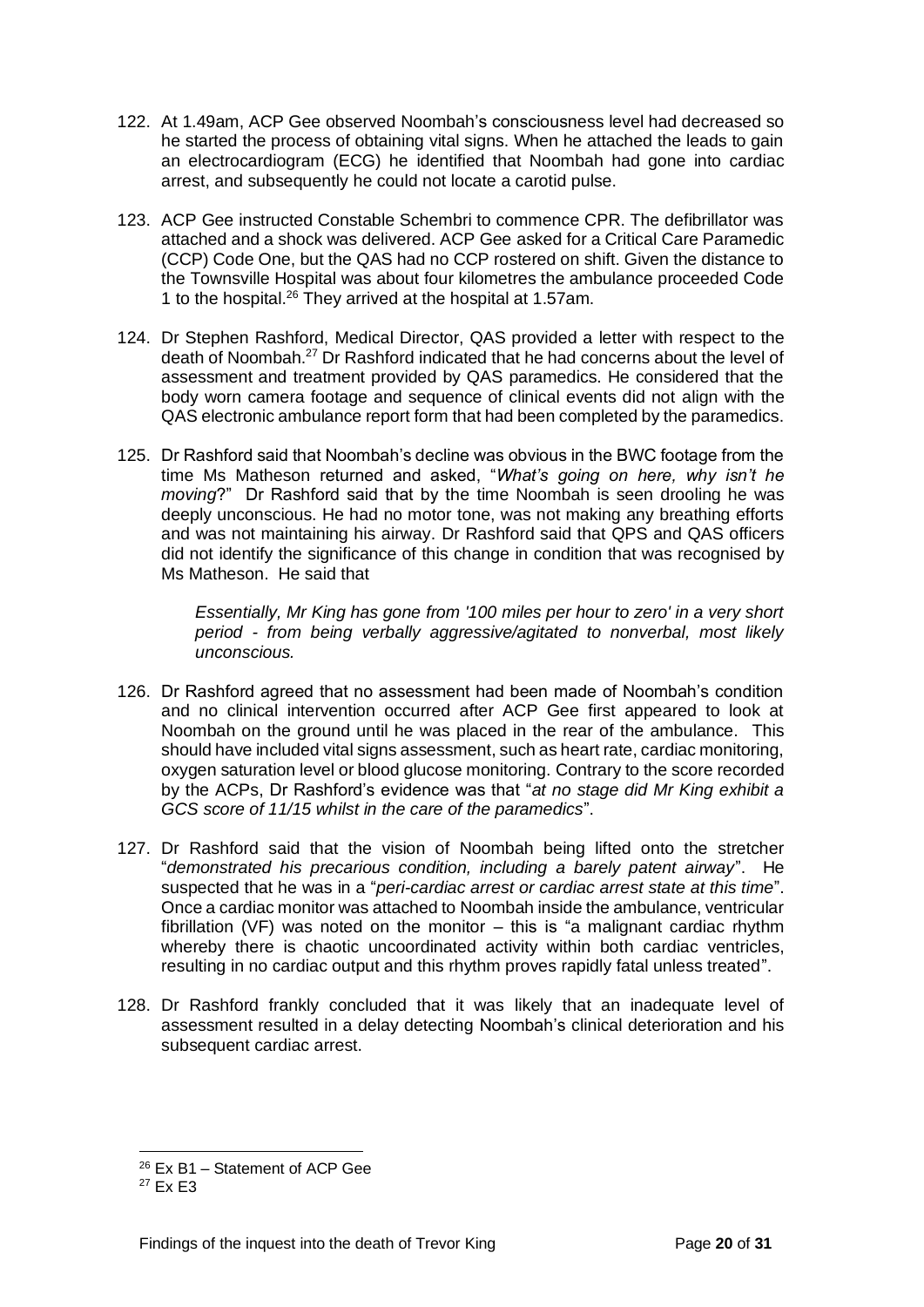- 129. However, Dr Rashford considered that there were situational factors that may have contributed to the paramedics' actions. First, as the paramedics were initially dispatched to attend a female patient who had been assaulted, they may have been concerned that the situation they encountered was a dangerous scene. He said that the QAS has prioritised paramedic safety and has instituted a multifaceted approach to reducing occupational violence towards paramedics. First responder safety must always take priority.
- 130. Dr Rashford noted that the QPS officers had waved the paramedics down at the side of the road, with an unknown male restrained on the ground. The hesitation of the QAS officers was evident as the paramedics stood near their ambulance for some time, likely making a broader safety assessment. These factors have potentially complicated the paramedics' approach to this case. He thought the time of night, the evolving circumstances and the patient's undifferentiated condition in the context of potential personal danger would have all contributed to anxiety and possible effects upon performance.
- 131. In Dr Rashford's opinion, the decision to transport under lights and sirens to Townsville Hospital was flawed. He considered that this resulted in "suboptimal cardiac arrest care during the period where successful resuscitation is most likely". There was no benefit in driving to Townsville Hospital directly without instituting appropriate levels of care by both paramedics in the stationary ambulance, rather than involving the QPS officer in providing CPR in the back of the vehicle on the way to the hospital. The expectation was that high quality CPR would commence with defibrillation to re-establish cardiac rhythm unless it was dangerous to do so.

# **CONCLUSIONS ON INQUEST ISSUES**

# **Were the actions of attending police officers appropriate in the circumstances?**

- 132. When Ms Matheson first found Noombah in the shed of the family home late on 9 February 2018, he was very distressed. He was sniffing petrol and threatening to hang himself. Understandably, Ms Matheson called triple zero for police and ambulance assistance. Her level of distress and concern was clear on the two triple zero calls she made.
- 133. Ms Matheson told police when they initially attended her home that Noombah had a heart condition. She reiterated this during the period of restraint. She repeatedly asked Noombah to calm down during the police interaction, and tried to calm him so he could be transported to hospital. She was cradling his head off the ground to allow him to breathe. Notwithstanding the presence of paramedics, it was also Ms Matheson who identified that Noombah was critically unwell after she returned to the scene with his medicine.
- 134. Section 157L of the *Public Health Act 2005* provides:

#### *Use of force to detain and transport*

*An ambulance officer or police officer may exercise the power to detain and transport a person under this chapter with the help, and using the force, that is necessary and reasonable in the circumstances.*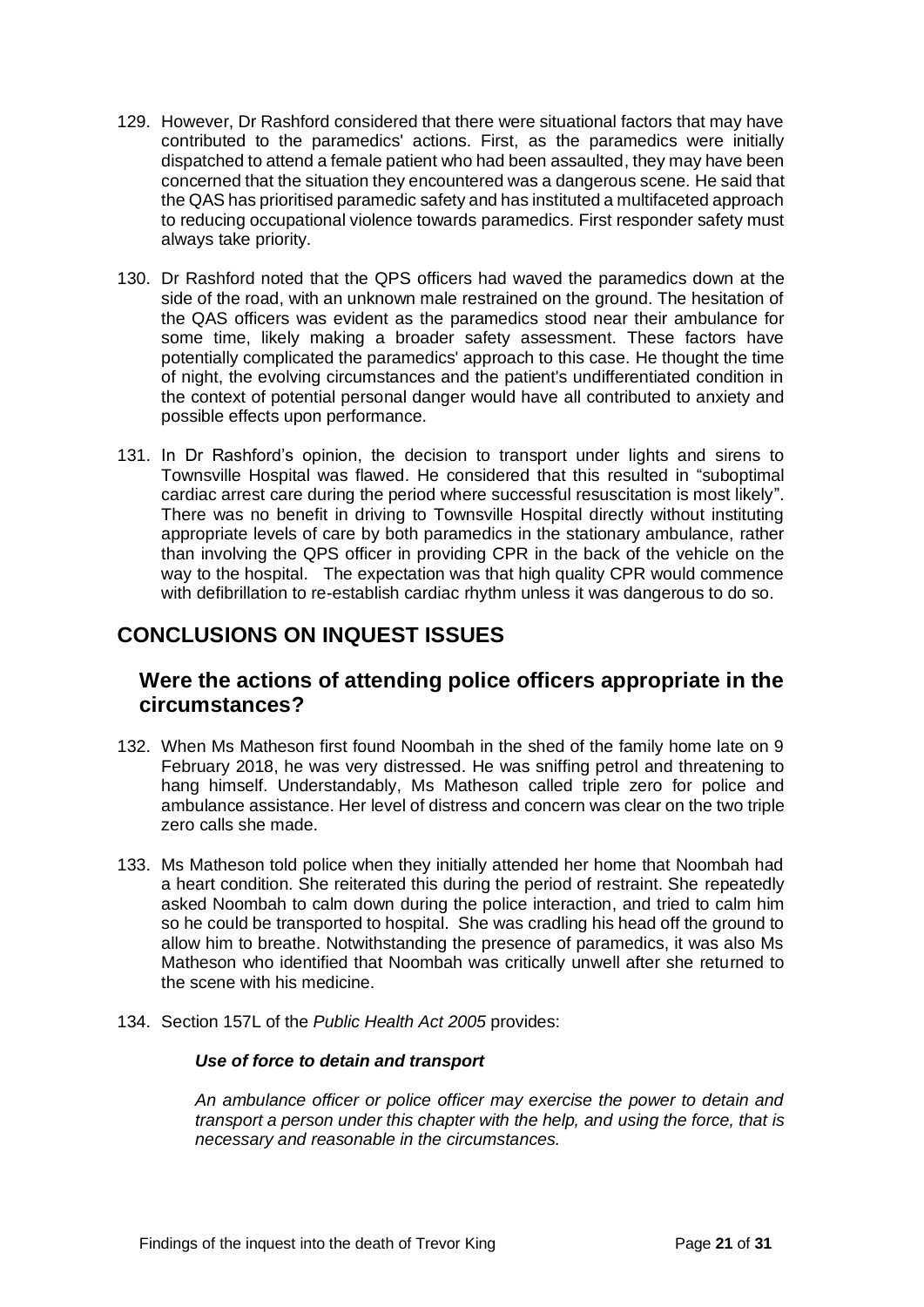135. Police officers are also given power under s 615(1) of the *Police Powers and Responsibilities Act 2000* to use force against individuals. That section provides:

> *It is lawful for a police officer exercising or attempting to exercise a power under this or any other Act against an individual, and anyone helping the police officer, to use reasonably necessary force to exercise the power.*

136. In the *Commissioner of Police v Flanagan<sup>28</sup>* McMurdo JA held:

*The operation of s 615 is not according to the state of mind of the police officer. The question under s 615 is whether, on an objective view, it is reasonably necessary to use the force which is used in the purported exercise of the power. In my opinion, that question is to be answered by reference to the facts and circumstances which then present themselves to the police officer, rather than to the true facts and circumstances as they may emerge by the time of the trial.*

- 137. I am required to consider whether actions of the attending police officers and paramedics were "appropriate in the circumstances". Consistent with the judgment of McMurdo JA, in doing so I cannot apply a retrospective lens. In assessing the actions of the officers, I am also mindful of hindsight bias - the tendency of those with knowledge of an outcome to overestimate the predictability of what occurred relative to alternative outcomes that may have seemed likely at the time of the event.
- 138. The inquest heard the sequence of events according to the witnesses' recollections. It is not uncommon nor unreasonable that witnesses may have different accounts of what occurred, given the different places they witnessed events, the time they became involved, and what details were important to them.
- 139. The overall sequence of events was reasonably clear from the CCTV and BWC footage that was in evidence at the inquest. Noombah was agitated from the start of his encounter with police. As recorded on the BWC he repeatedly told police to go away and to leave him alone.
- 140. With the benefit of hindsight, it would have been preferable if the police officers had allowed Noombah to return to his home and then attempted to engage with him. However, while the reason for the police presence on Banfield Drive may have been unclear to Noombah, I accept that the QPS officers could not simply leave him without some form of intervention. As Constable Warren said, "*we couldn't ignore the fact we've seen him*". They knew he had been sniffing petrol, they knew he had a heart condition, and they knew that two hours earlier he had taken an electrical cord. He was threatening to hang himself and fled the house. The police officers coincidentally came across him and when they tried to speak to him, he walked off in the path of oncoming traffic.
- 141. Unfortunately, it was not entirely clear from the body-worn camera footage how Noombah was taken to the ground. There was clearly a brief but violent struggle. Constable Schembri indicated he was behind Noombah when he performed a type of neck or chest restraint and lowered his own body weight to bring Noombah down in a controlled manner.

<sup>28</sup> [2019] 1 Qd R 249 at 73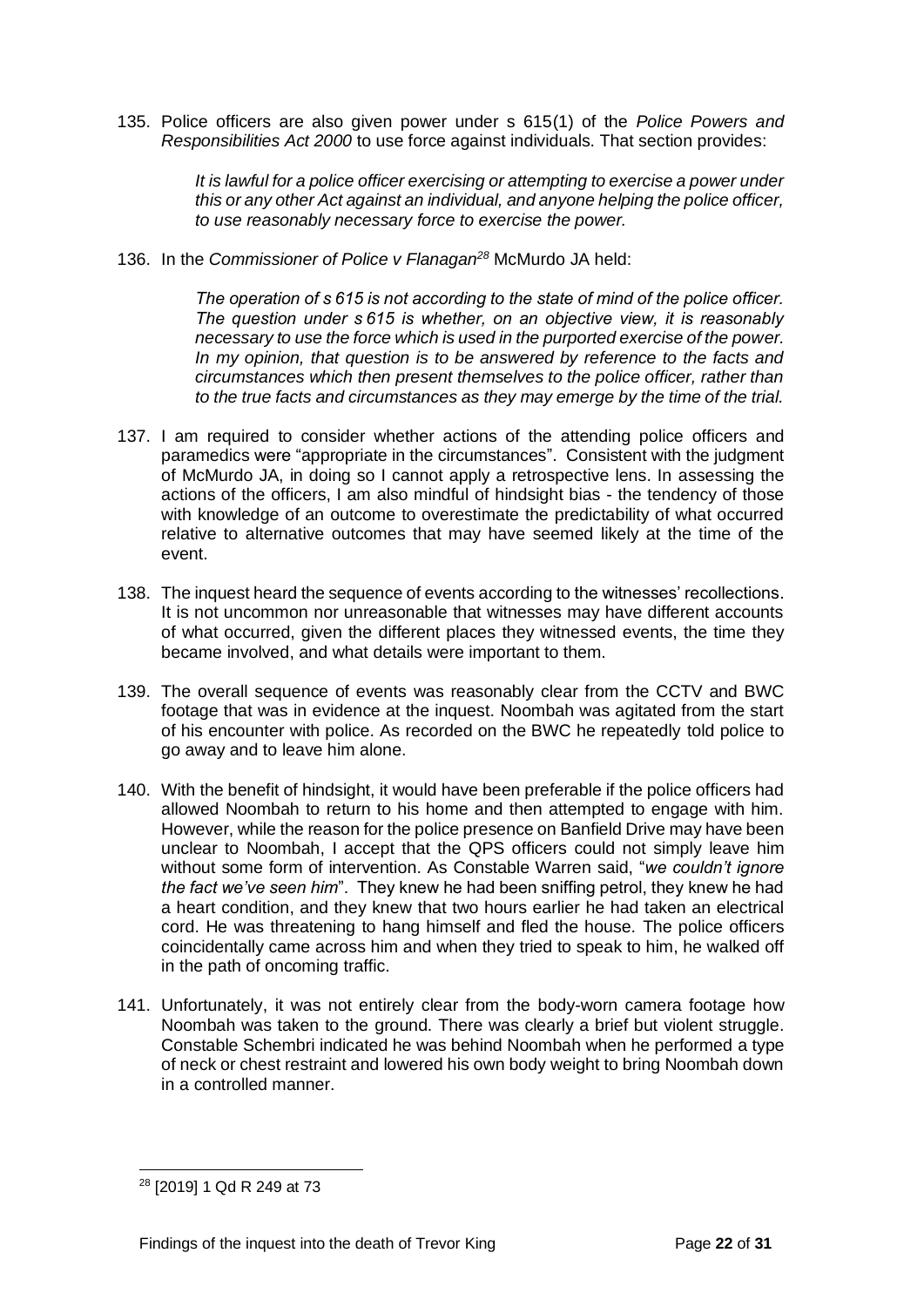- 142. Constable Warren thought that he was behind Noombah in a bearhug position, and they lost their footing and fell to the ground. It is possible that both events took place in sequence or in combination. Constable Warren was located at Noombah's waistline in the camera footage and Constable Schembri was to the left of him once Noombah was on the ground.
- 143. I accept that a LVNR was not actually achieved in this situation, although that was how Constable Schembri described the restraint he used. He said it was basically an LVNR without the actual restriction of the carotid arteries or squeezing of the sides of Noombah's neck.
- 144. Constable Schembri accepted that some pressure could have been applied to Noombah's neck for several seconds because of falling to the ground and the way they fell. He stated at no time did he have his body weight on Noombah while on the ground. He denied kneeling or leaning on his back in any way resulting in his chest or face being compressed against the ground.
- 145. Constable Warren accepted that while falling to the ground his body weight did land on Noombah, who was underneath him. Within seconds he propped himself up so that his lower half was on Noombah's waistline. He denied otherwise applying his body weight on Noombah by kneeling, leaning or some other application of force.
- 146. I consider that if the police officers applied pressure to Noombah's chest or neck, it was not for a sufficient period to cause positional asphyxia or cause cardiac arrest or loss of consciousness. As indicated in the evidence of Professor Duflou, for such pressure to result in positional asphyxia it would require a greater level of pressure than can be achieved in most circumstances.
- 147. There was some focus during the inquest on section 157C of the *Public Health Act* in relation to EEAs and the requirement for officers to tell a person the officer is detaining the person and transporting the person to a treatment or care place; and explain to the person how taking action may affect the person.
- 148. Section 157C(2) provides that the officer must take reasonable steps to ensure the person understands that information. I accept the submission that Constable Schembri made reasonable attempts in the circumstances to inform Noombah he was being detained for the purpose of an EEA, that he was going to the hospital, and that he wanted to help Noombah. However, I also acknowledge that the presence of uniformed police officers in trying to take Noombah to the hospital was likely to have increased rather than decreased his level of agitation at that time.
- 149. As was noted by the former Assistant Commissioner of Victoria Police, Mr Dunne, given the short period of time over which these events transpired, in such a dynamic manner, the officers did not have time to discuss the use of force method they would employ. It is not the case that they had two hours to formulate a plan following the initial callout because that job had been finalised. Mr Dunne agreed that the footage showed Noombah was obstructive and aggressive, and he was still pushing back against the officers when he went to ground.
- 150. Mr Dunne provided the inquest with an independent analysis of the QPS response in accordance with the relevant QPS policies. His evidence was that he could not be critical of the decisions made by police in their interactions with Noombah, particularly where decisions were made as the situation evolved.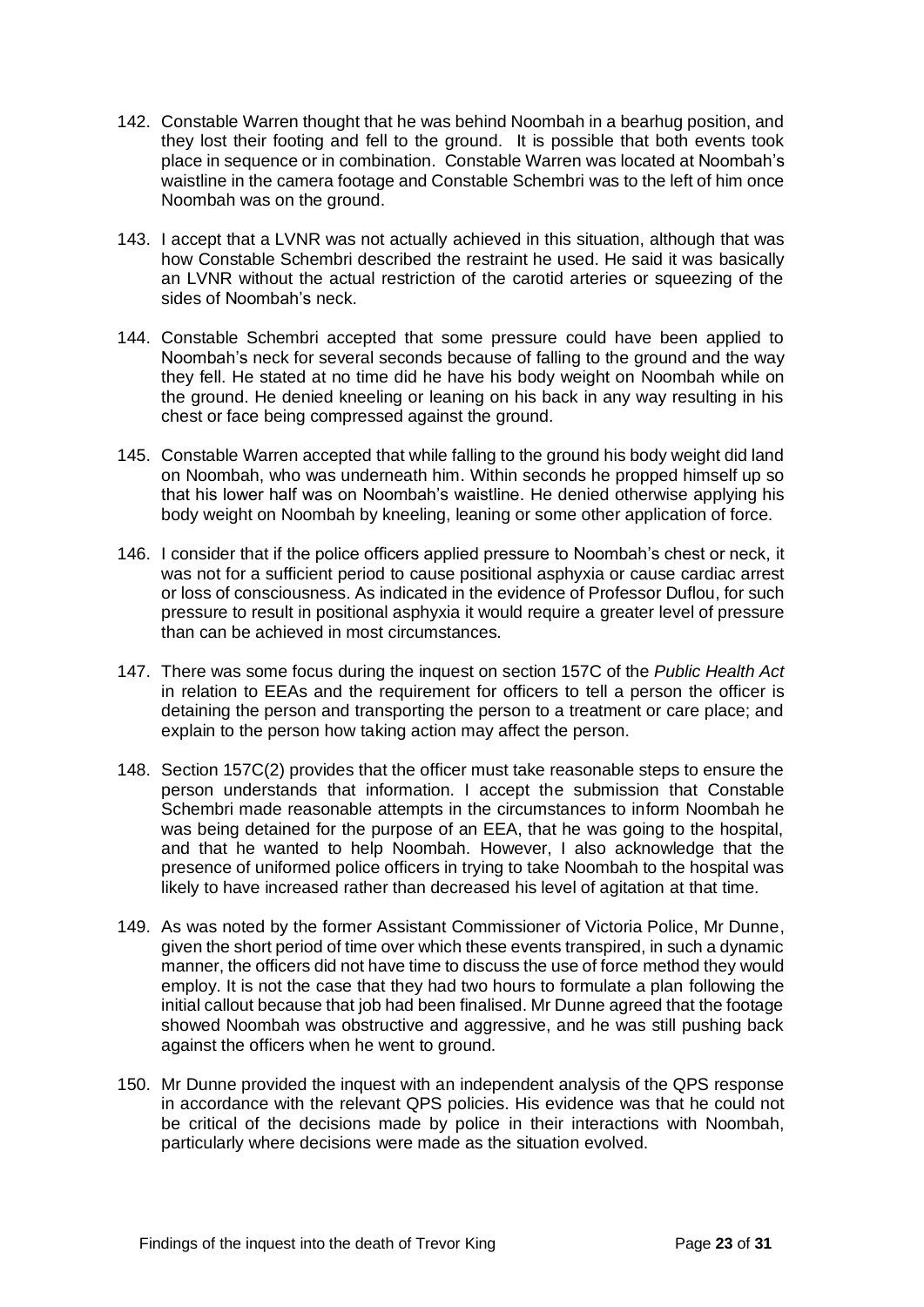- 151. Mr Dunne concluded that Constable Schembri clearly communicated with Noombah from the outset that he was going to be detained for the purpose of an emergency examination authority. He told him that he was not under arrest and continued to reassure Noombah he was not in trouble and the police wanted to get him help. Ms Matheson also tried to assist by attempting to reassure Noombah. As Mr Dunne noted, it was extremely difficult for anyone to communicate with Noombah in the circumstances when he was likely affected by inhaling petrol, other than continually speaking with him.
- 152. I agree with the conclusions of Mr Dunne and the ESC investigation that the decision to restrain Noombah and take him to the ground was an appropriate use of force in this instance given the risk level. It was also tactically sound not to use other use of force options such as a baton, taser, or OC spray.
- 153. The investigation ultimately concluded that Constable Schembri and Constable Warren's actions on 10 February 2018 were lawful, authorised and justified in the circumstances and were not in breach of any QPS policy and procedures. I accept those conclusions.

# **Were the actions of attending QAS officers appropriate in the circumstances?**

- 154. Constable Schembri's BWC footage demonstrated that the paramedics failed to undertake any meaningful assessment of Noombah on the roadside. It was also apparent that there were was no urgency from police or paramedics in a situation where Noombah was critically unwell.
- 155. Paramedics Gee and Wallman accepted in their evidence that they failed to carry out any medical assessment or take any of Noombah's vital signs by the roadside.
- 156. Consistent with the possible rationale for their apparent caution presented by Dr Rashford, the paramedics' evidence was that they were apprehensive about the scene for various reasons. These included that they were flagged down by police, it was not the job they were originally tasked to attend and there were many people at the scene. They said that it was a matter of situational awareness and safety.
- 157. ACP Gee had been given several briefings about Noombah, including by Constable Schembri when the ambulance first arrived on the scene and then by Ms Matheson when she returned with Noombah's medicine. He was made aware that Noombah had a heart condition (including a stent), had been sniffing petrol and had been threatening to hang himself.
- 158. However, I accept the submission from the paramedics that they were not made aware that any urgency attached to Noombah's condition by the attending police. When they arrived, Noombah was on the ground restrained. As Dr Rashford, noted the police officers were also unlikely to have appreciated the significance of the rapid change in Noombah's presentation. If the QAS communications centre had been advised that Noombah was unresponsive two crews would have been despatched to the scene.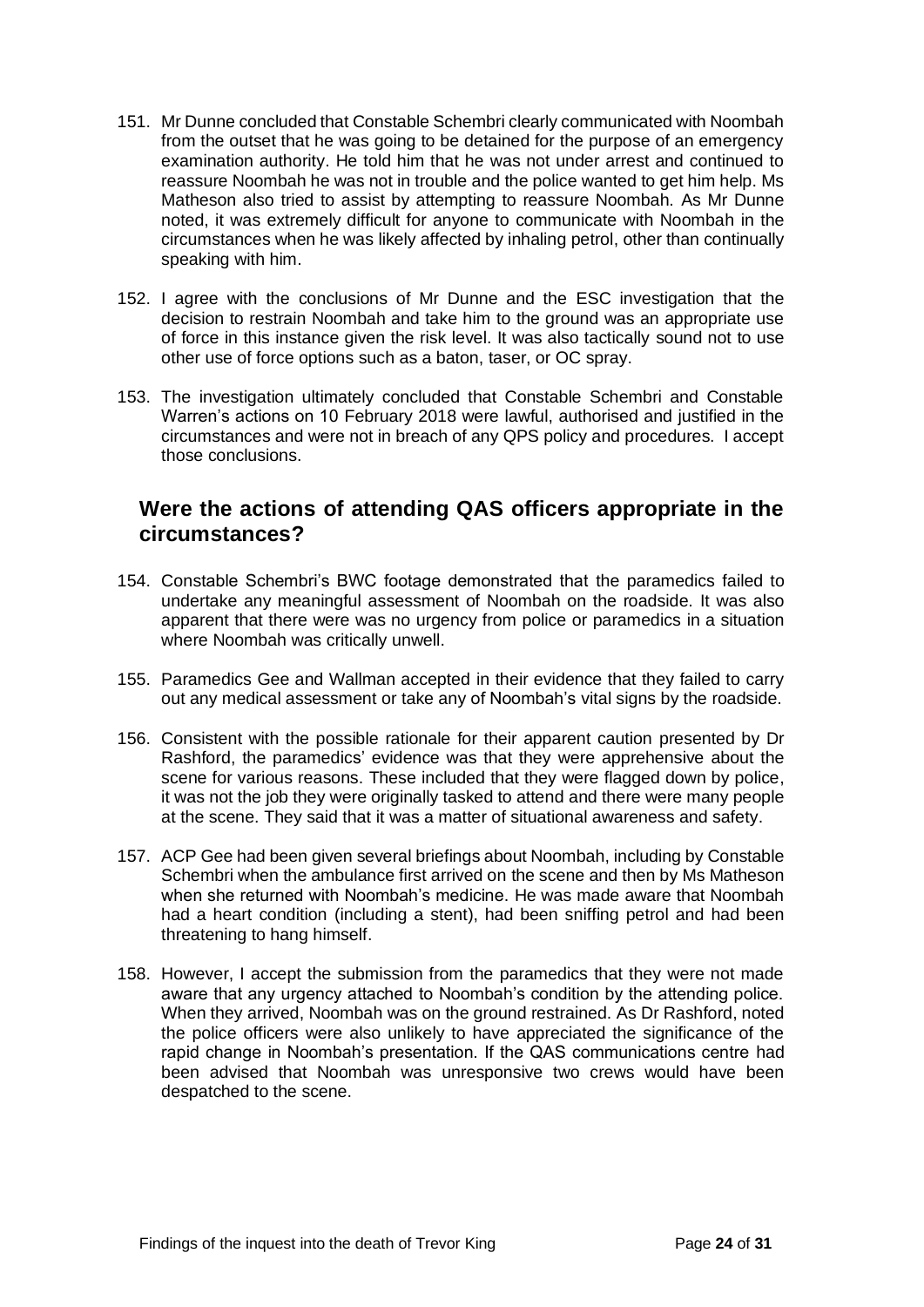- 159. Dr Rashford frankly acknowledged the assessment provided by the paramedics was suboptimal. They failed to conduct a basic assessment of his vital signs and to accurately record those signs. That resulted in a delay in detecting Noombah's clinical deterioration and his subsequent cardiac arrest. After it was identified that he was in cardiac arrest the level of treatment was also suboptimal. The ACPs did not provide adequate cardio-pulmonary resuscitation and rapid defibrillation of malignant cardiac rhythms. The requisite level of care should have been provided in the back of the ambulance by both ACPs instead of involving the police officer in the CPR effort.
- 160. Dr Rashford was not able to conclude that the outcome would have been any different if the ACPs had acted in accordance with best practice. He said that in the most optimal circumstances around 25% of patients who arrest in the presence of paramedics do not survive. That is consistent with the findings at autopsy, and I agree with that assessment. However, Dr Rashford accepted that what did occur did not optimise Noombah's chances of survival.
- 161. I note that neither ACP Gee nor ACP Wallman continue to practice as paramedics.

# <span id="page-25-0"></span>**Findings required by s. 45**

- 162. I am required to find, as far as is possible, who the deceased person was, how he died, when and where he died and what caused his death.
- 163. As a result of considering all the material contained in the exhibits and the evidence given by the witnesses, the material parts of which I have summarised above, I am able to make the following findings.

<span id="page-25-4"></span><span id="page-25-3"></span><span id="page-25-2"></span><span id="page-25-1"></span>

| Identity of the deceased $-$ | Trevor King (Noombah)                                                                                                                                                                                                                                                |
|------------------------------|----------------------------------------------------------------------------------------------------------------------------------------------------------------------------------------------------------------------------------------------------------------------|
| How he died $-$              | Noombah died after he was restrained by police<br>officers who used force to detain him under an<br><b>Emergency Examination Authority.</b>                                                                                                                          |
|                              | Police and ambulance officers had responded to a<br>call for assistance from Noombah's partner after he<br>threatened to harm himself. He had significant heart<br>disease and had sniffed petrol several hours before<br>the confrontation with police.             |
|                              | Noombah became unresponsive while he was<br>retrained after a struggle with police, but the extent<br>of his clinical decline was not identified until after he<br>was placed in the ambulance vehicle, over eight<br>minutes after paramedics arrived on the scene. |
| Place of death $-$           | Townsville Hospital, Townsville                                                                                                                                                                                                                                      |
| Date of death-               | 10 February 2018                                                                                                                                                                                                                                                     |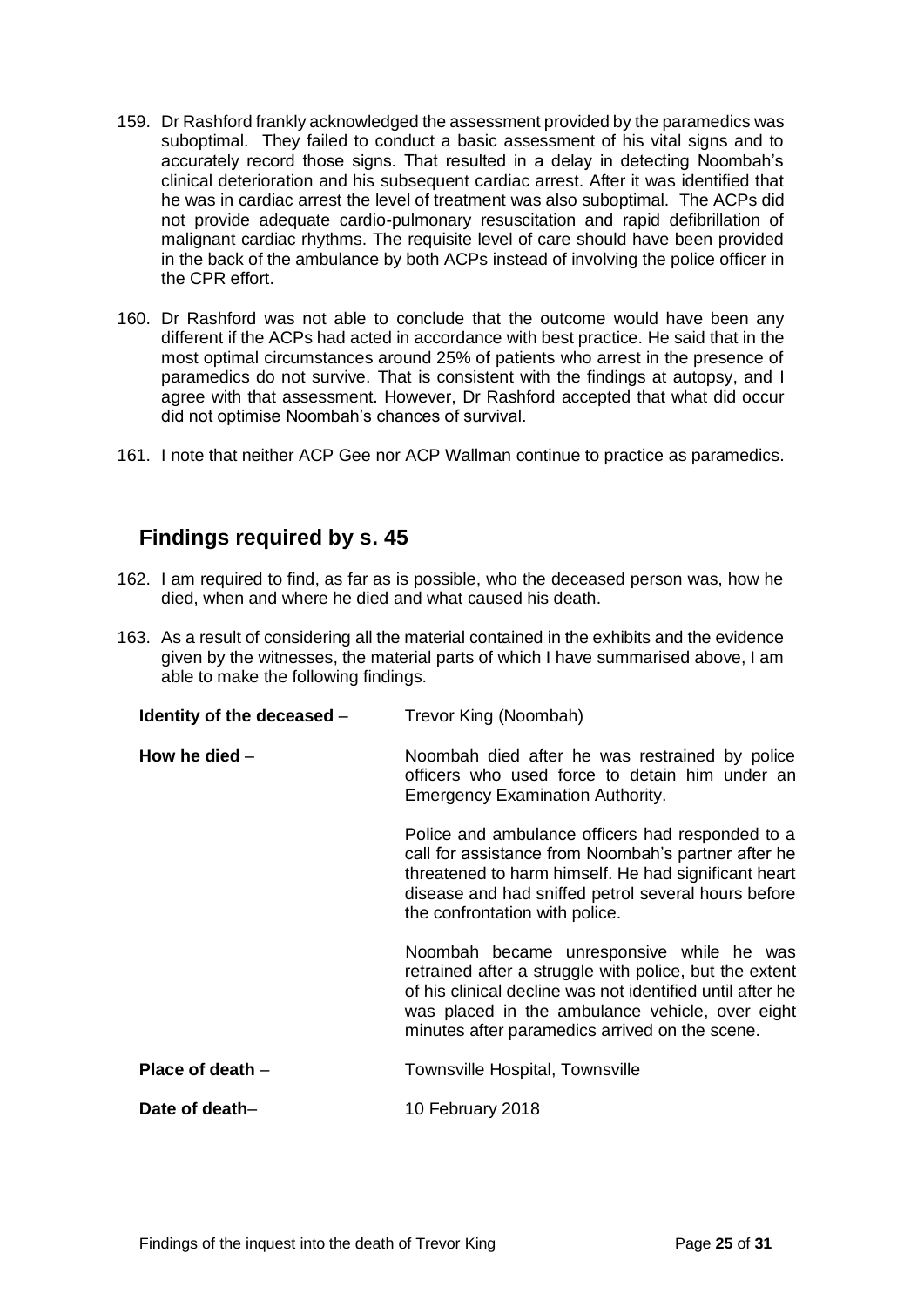<span id="page-26-0"></span>

| Cause of death $-$ | Cardiac arrest in a person with pre-existing severe |
|--------------------|-----------------------------------------------------|
|                    | ischaemic heart disease who was restrained and      |
|                    | had consumed volatile hydrocarbons.                 |

# <span id="page-26-1"></span>**Comments and recommendations**

- 164. Section 46, in so far as it is relevant to this matter, provides that a coroner may comment on anything connected with a death that relates to public health or safety, the administration of justice or ways to prevent deaths from happening in similar circumstances in the future.
- 165. One of the matters that became apparent during these proceedings was that there was confusion about whether the QPS or QAS has primary responsibility for the care of a person such as Noombah who was detained and handcuffed when both agencies were on the scene during his very evident clinical decline.
- 166. Constable Schembri's evidence was that he believed he was responsible for Noombah's wellbeing while he was briefing QAS on the situation. However, the QAS assumed responsibility for his wellbeing once that briefing was completed. Sergeant Donnelly supported this position, believing that Noombah's wellbeing was the responsibility of QAS once they were briefed about him.
- 167. ACPs Gee and Wallman believed the scene was the responsibility of the QPS because Noombah was in the custody of police as evidenced by the fact that he was handcuffed and remained so during ambulance transport.
- 168. Dr Rashford's evidence was that it is implied that QAS paramedics are responsible for the clinical health and management of patients in scenarios such as this as soon as it is safely practicable. He said that while police are responsible for oversighting the safety of paramedics, clinical care certainly falls upon the QAS and "if we've got concerns about a person's condition, we need to make sure we articulate that to our police colleagues".
- 169. Constables Schembri and Warren assumed that because the QAS were on site and had been briefed on Noombah and his health concerns that the paramedics would be monitoring Noombah. In fact, when he was loaded into the ambulance and Constable Warren queried Noombah's condition with paramedics he was told that Noombah had "an altered level of consciousness" but it was a good level of consciousness.
- 170. Both police officers, with the benefit of hindsight, acknowledged that they should have been more forthright in asking QAS to medically assess Noombah on the roadside particularly when he appeared to be unconscious.
- 171. Dr Rashford gave evidence that the QPS and QAS are working together on training modules to assist police officers in their understanding and recognition of a rapid change in clinical condition, manifested by a change from a highly agitated state to a depressed level of consciousness in the setting of restraint following strenuous activity. As recommend by Mr Dunne, that is a matter that requires continuous training and education.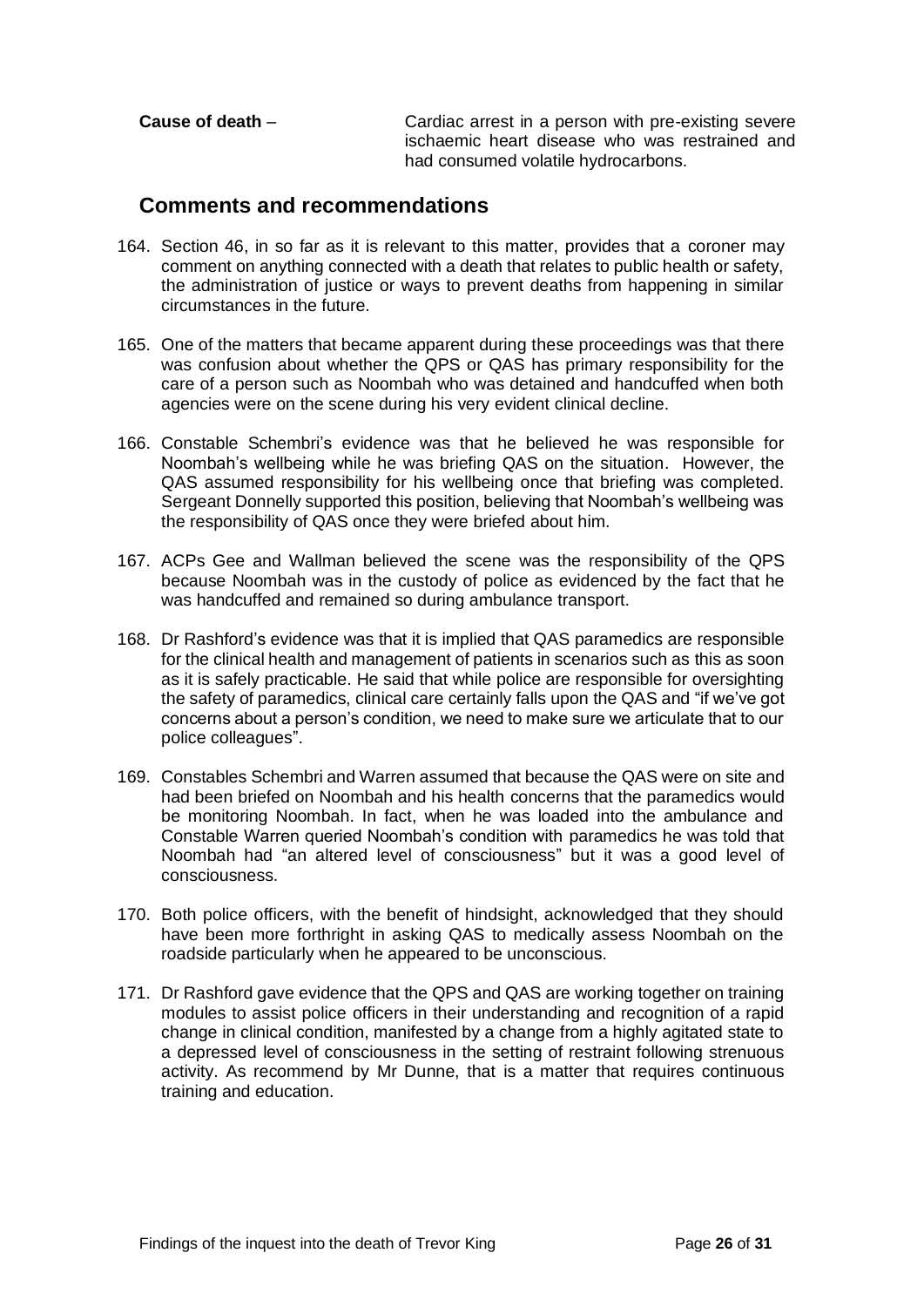172. Dr Rashford noted that law enforcement officers who have a person in custody who has been very agitated and is suddenly no longer agitated are likely to consider that they have achieved a positive outcome. However, recognising that someone who is apparently compliant is suffering a complication due to an underlying medical condition or is unresponsive as the result of a combination of the circumstance that led up to that is extremely difficult. In his view, police officers and paramedics should assume that a person who has suffered a form of agitation and is ultimately restrained is a critically ill patient requiring a priority response until proven otherwise.

#### **RECOMMENDATION 1**

**I recommend that Queensland Police Service include in the Operational Procedures Manual a mandatory requirement for police officers to request a priority response from the Queensland Ambulance Service, requiring a medical assessment and monitoring of vital signs, when officers observe a person in custody whose demeanour rapidly declines from a state of heightened emotion and agitation to one of apparent compliance.** 

- 173. Irrespective of whether a Lateral Vascular Neck Restraint was activated in the detention of Noombah, there were conflicting views before the inquest about whether this type of restraint has a place in modern policing.
- 174. Sergeant Donnelly was of the belief it is a reasonable use of force option to be employed by police officers. He said that the application and use of LVNR is something that officers are required to requalify in annually during Operational Skills and Tactics training.
- 175. During his evidence, Professor Duflou also stated that the correct application of an LVNR was relatively safe. However, he also said that if it was maintained long enough it could result in death. He said that while vagal stimulation resulting in cardiac arrest was not common, pressure on the neck was "never safe", and that that LVNR should not be used in patients with coronary artery disease. The presence of other disease and medication was also an unknown factor and thrombotic material may be dislodged in the process. If enough pressure was applied there may be hypoxia as well.
- 176. Mr Dunne also indicated that in his opinion a LVNR or any restraint that is designed to restrict blood flow to the brain should not be used. When asked if such a technique should form part of policing tactics his response was that it is a type of restraint that should only be used in a "fight for your life" situation. Submissions on the behalf of the Commissioner supported the recommendation from Counsel Assisting that the QPS should review its continued use.

## **RECOMMENDATION 2**

**I recommend that the Queensland Police Service review the inclusion and training of Lateral Vascular Neck Restraint in the situational use of force model.**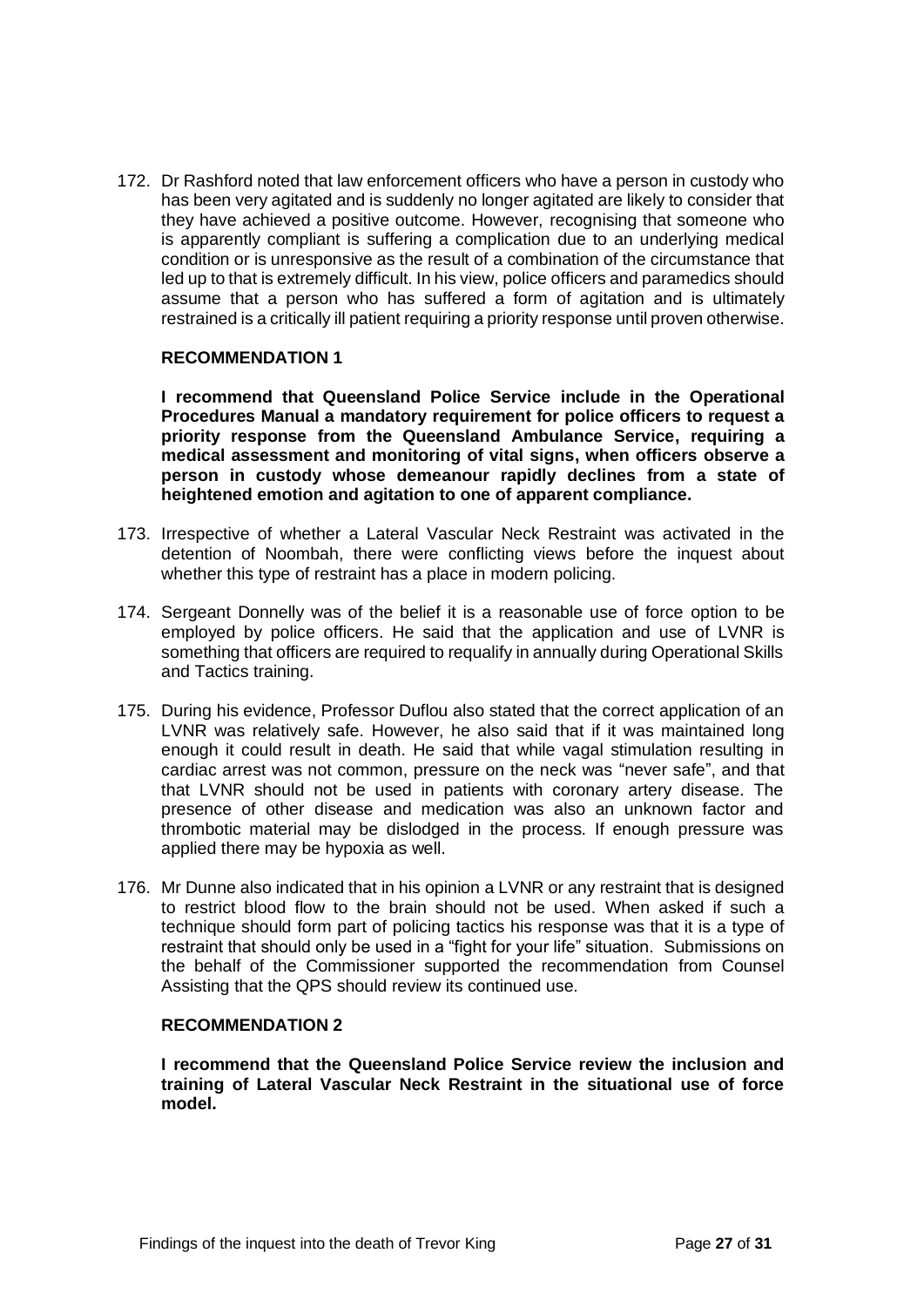- 177. The submissions from Noombah's family highlighted the challenges in responding in a culturally appropriate way to First Nations people who are either mentally ill or experiencing a situational crisis. On the night of his death, Noombah was a man whose distress was closely related to his perceptions of a loss of connection to culture. I consider that while the attending police officers may have been well intentioned in their efforts to take Noombah to hospital, it was inevitable that they would struggle to communicate effectively with Noombah about those issues.
- 178. The family also expressed concern that the presence of police officers who use force to take persons into custody has the potential to result in the escalation of a confrontation where a person resists the application of force. There is also the potential for such persons to be charged with criminal offences such as obstruct police, resist arrest, and assault police arising from their interactions with police in these circumstances.
- 179. The family submitted that the provisions of the *Public Health Act* relating to Emergency Examination Authorities could not be implemented successfully in a place like Townsville because of the "poor relationship between the police and the Indigenous population". The consequence was the "criminalisation of mental illness".
- 180. The family also submitted that alternative responses need to be developed, and referred to the work of the National Indigenous Critical Response Service operated by Thirrili<sup>29</sup> and the Townsville Community Suicide Prevention Action Plan.<sup>30</sup> The family highlighted the importance of a "whole community approach" that "involves consultation with community members during the planning and implementation stages to ensure it is community-led".
- 181. While there was limited evidence before the inquest about the current situation relating to responses to suicide by First Nations people in Townsville, I agree with those submissions. Correspondence from the Georgatos Foundation indicated that in recent years the Townsville region has comprised around 10% of First Nations suicide in Australia.<sup>31</sup>
- 182. One of the suggested options was that police call an elder to assist in dealing with persons such as Noombah, or alternatively have a list of contacts to assist with mental health crises when first approached. There was no specific evidence about whether existing services had the capacity to support QPS and QAS responses after hours and on short notice. ATSILS submitted that the Queensland Government should establish a task force to examine those matters.
- 183. Dr Rashford informed the inquest that the QAS had a range of initiatives in place to enhance its responsiveness to First Nations patients including an Indigenous paramedic program across the State. The QAS accepts that First Nations peoples often require a slightly different approach, and paramedics are provided with education with respect to interacting with First Nations people in a culturally sensitive way. However, Dr Rashford did not think that it would be practicable to wait for an Indigenous paramedic (assuming one was available) in emergency situations. In those cases:

<sup>29</sup> thirrili.com.au

<sup>30</sup> [tspn-community-action-plan-final.pdf](https://s3-ap-southeast-2.amazonaws.com/os-data/solas-org-au/bundle11/tspn-community-action-plan-final.pdf)

 $31$  Fx I1.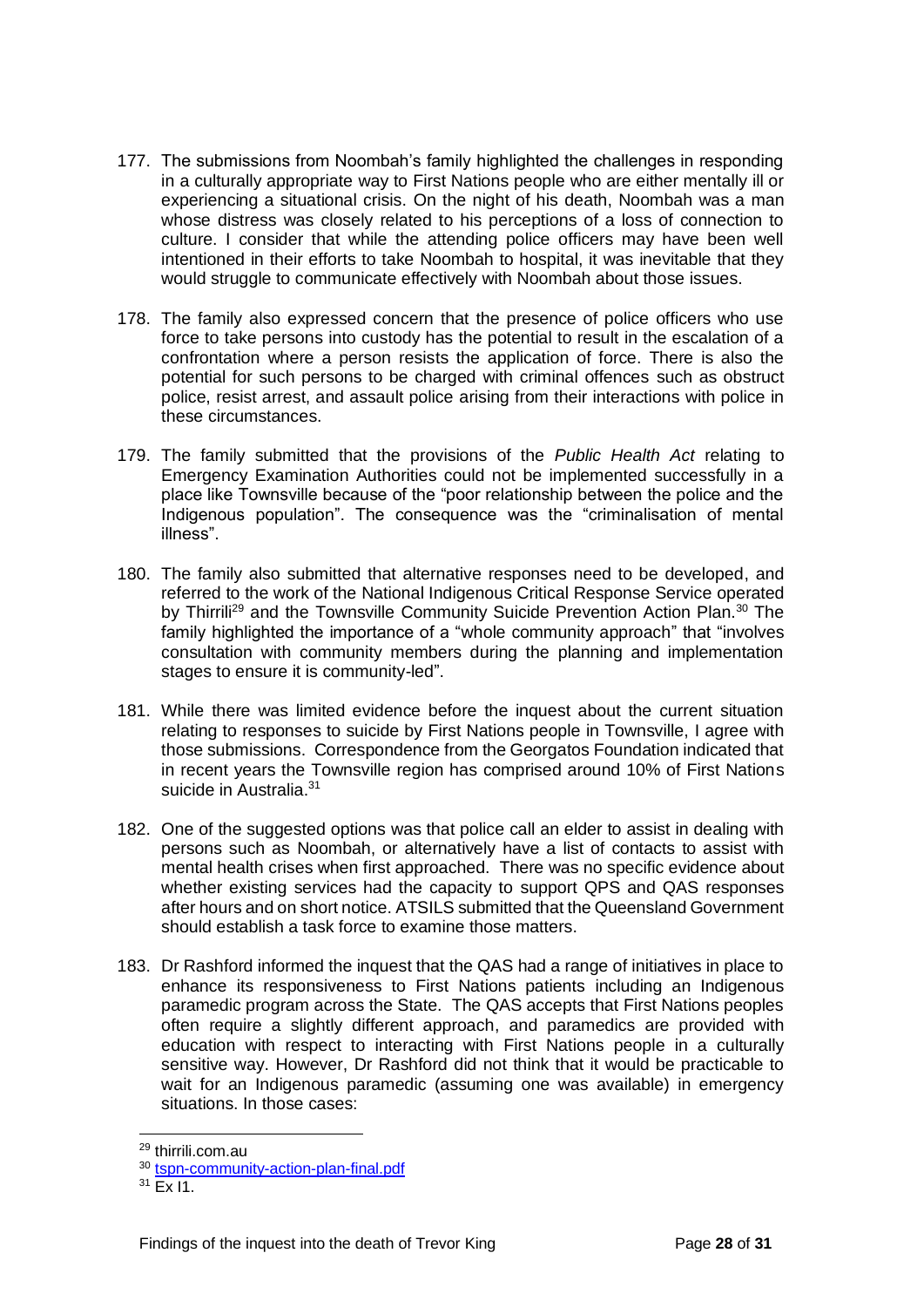*the most appropriate person to start off with, is a trained, professional paramedic and we would respond the closest appropriate vehicle and our expectation is that all paramedics who work for the QAS, and in fact, all paramedics who work across this country, would have cultural sensitivity and understanding to the requirements of First Nations people.*

- 184. Dr Rashford indicated that the QAS would be willing to explore whether it could implement a process where paramedics can access culturally appropriate support to assist in mental health crises. In that regard he advised that the QAS was implementing a co-responder model in Townsville, in which QAS will attend primary mental health emergencies with a mental health clinician. A 24-hour mental health liaison service has also been established in QPS headquarters in Brisbane with specialist mental health clinicians who are available to paramedics for advice about person with a history of mental health presentations. However, he was concerned about adding processes that would delay an emergency response to persons who may be actively suicidal.
- 185. With respect to whether the QAS should be the first responders to mental health crises rather than the QPS, Dr Rashford indicated that there was a need to educate staff constantly on the appropriate use of the police service in co-response. The QAS had started further education, particularly scenario-based education for civilian emergency medical dispatchers. The premise is if there is no danger, then it is an ambulance response, seen as a health issue.
- 186. Research published in 2020 by the Queensland Forensic Mental Health Service and the Queensland Centre for Mental Health<sup>32</sup> demonstrates that there are over 200 suicide related calls to the QPS and QAS each day. The number is increasing. That research also found that formal and informal collaborative suicide crisis responses between Queensland Police, Ambulance and health services are operating and, consistent with the submission from the family in this inquest, "individuals with lived experience of suicide identified a need to develop alternative pathways for individuals in crisis".
- 187. As noted in the *Partners in Prevention* research, first responders, including police officers, will continue to play a role in helping people through suicide crises and facilitating appropriate intervention and follow up. However, the research also noted that there was "limited, if any, peer-reviewed evidence that transportation to hospital is always an optimal response". In Noombah's case that was the only option considered by the attending police.
- 188. The limitations of placing reliance solely on hospital emergency departments to support persons in mental health crisis have been recognised in Queensland. In its 2019 publication, *Improving outcomes from police interactions (a systemic approach)<sup>33</sup> ,* the Queensland Mental Health Commission indicated:

<sup>&</sup>lt;sup>32</sup> Queensland Forensic Mental Health Service, Metro North Hospital and Health Service, and Queensland Centre for Mental Health Research. 2020. *Partners in Prevention: Understanding and Enhancing First Responses to Suicide Crisis Situations* – Summary Report. Brisbane: Queensland Health. 33

[https://www.qmhc.qld.gov.au/sites/default/files/final\\_progress\\_report\\_improving\\_outcomes\\_fr](https://www.qmhc.qld.gov.au/sites/default/files/final_progress_report_improving_outcomes_from_police_interactions_april_2019.pdf) [om\\_police\\_interactions\\_april\\_2019.pdf](https://www.qmhc.qld.gov.au/sites/default/files/final_progress_report_improving_outcomes_from_police_interactions_april_2019.pdf)